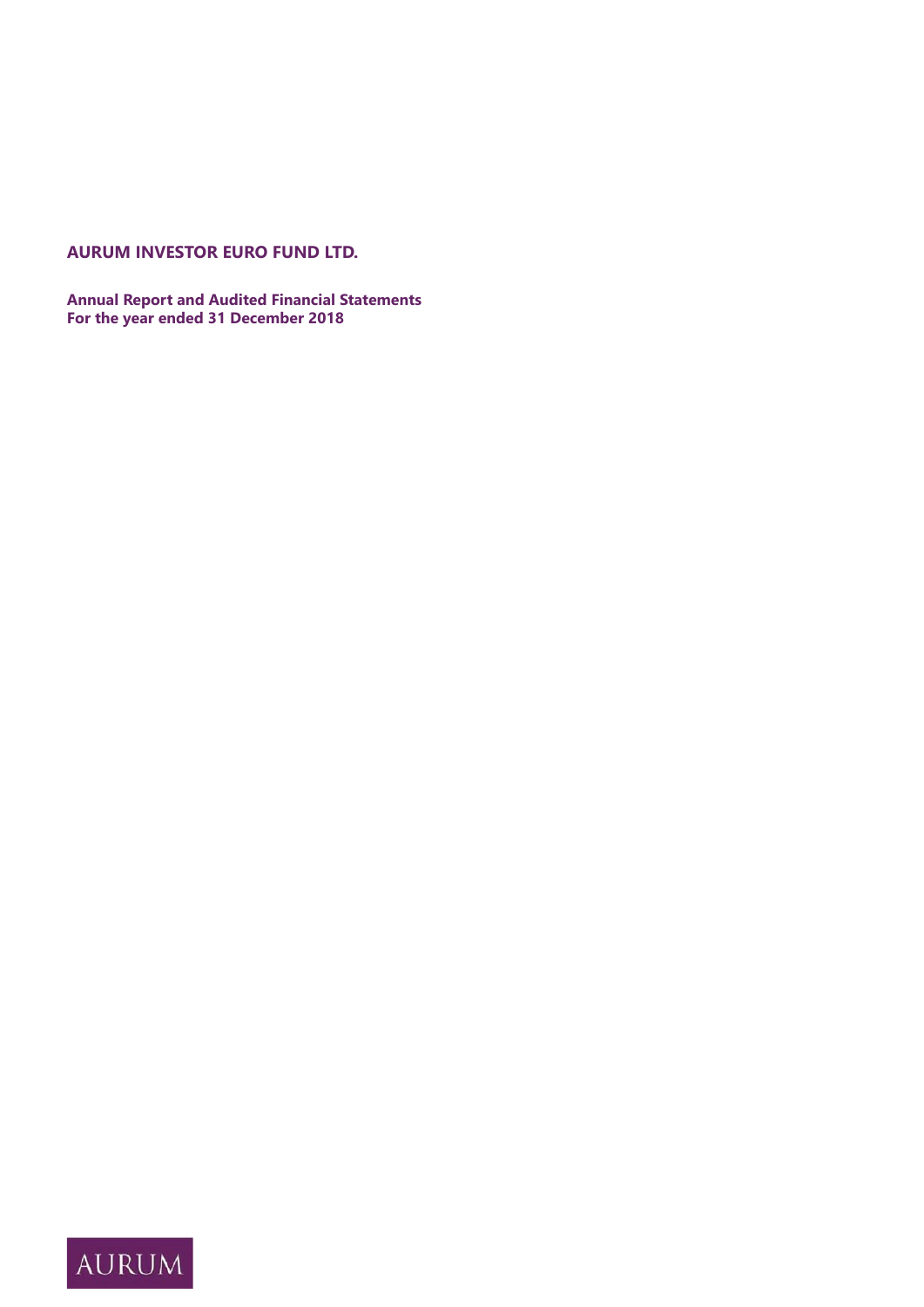# **Annual Report and Audited Financial Statements Contents**

|                                                                       | Page      |
|-----------------------------------------------------------------------|-----------|
| Directors and Service Providers                                       | 1         |
| Environmental, Social and Governance ("ESG") Statement                | $2 - 7$   |
| Directors' Report                                                     | $8 - 9$   |
| Portfolio Statement as at 31 December 2018                            | 10        |
| Independent Auditor's Report                                          | $11 - 13$ |
| Statement of Comprehensive Income for the year ended 31 December 2018 | 14        |
| Statement of Financial Position as at 31 December 2018                | 15        |
| Statement of Cash Flows for the year ended 31 December 2018           | 16        |
| Notes to the Financial Statements                                     | $17 - 25$ |

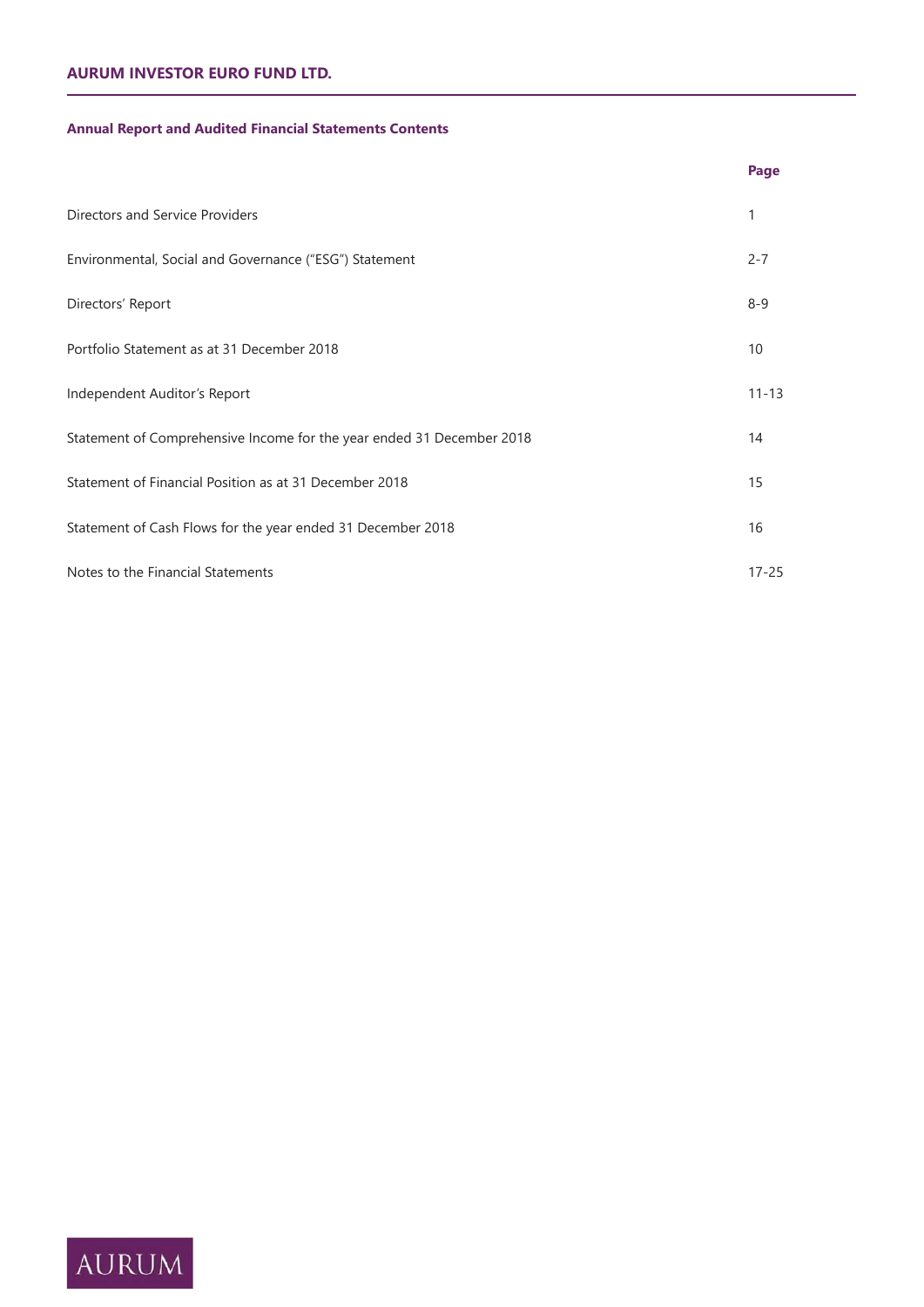## **Directors and Service Providers**

#### Company and Registered Office

Aurum Investor Euro Fund Ltd. Aurum House 35 Richmond Road Hamilton HM 08 Bermuda

#### *Promoter & Investment Adviser*

Aurum Fund Management Ltd. Aurum House 35 Richmond Road Hamilton HM 08 Bermuda

#### *Custodian*

Northern Trust Fiduciary Services (Ireland) Limited George's Court 54-62 Townsend Street Dublin 2 Ireland

#### *Administrator, Sub-Registrar and Transfer Agent*

Northern Trust International Fund Administration Services (Ireland) Limited George's Court 54-62 Townsend Street Dublin 2 Ireland

#### *Auditor*

KPMG Chartered Accountants Statutory Audit Firm 1 Harbourmaster Place International Financial Services Centre Dublin 1 Ireland

 $Directors$ 

Dudley R Cottingham Tina Gibbons Adam Hopkin Christopher C Morris (resigned on 16 May 2018) Clifford J Gundle Bronwyn Wright† Fiona Mulhall† Michael J Harvey

†Independent Directors

#### *Bermuda Administrator & Registrar*

*(resigned as secretary on 14 November 2018)* Global Fund Services Ltd. Century House 16 Par-la-Ville Road Hamilton HM 08 Bermuda

#### *SeFretar\*

*(appointed on 14 November 2018)* Continental Management Limited Century House 16 Par-la-Ville Road Hamilton HM 08 Bermuda

#### **Sponsoring Member for Bermuda Stock Exchange**

Continental Sponsors Ltd. Century House 16 Par-la-Ville Road Hamilton HM 08 Bermuda

#### *Bermuda Legal Advisers*

Conyers Dill & Pearman Limited Clarendon House 2 Church Street Hamilton HM 11 Bermuda

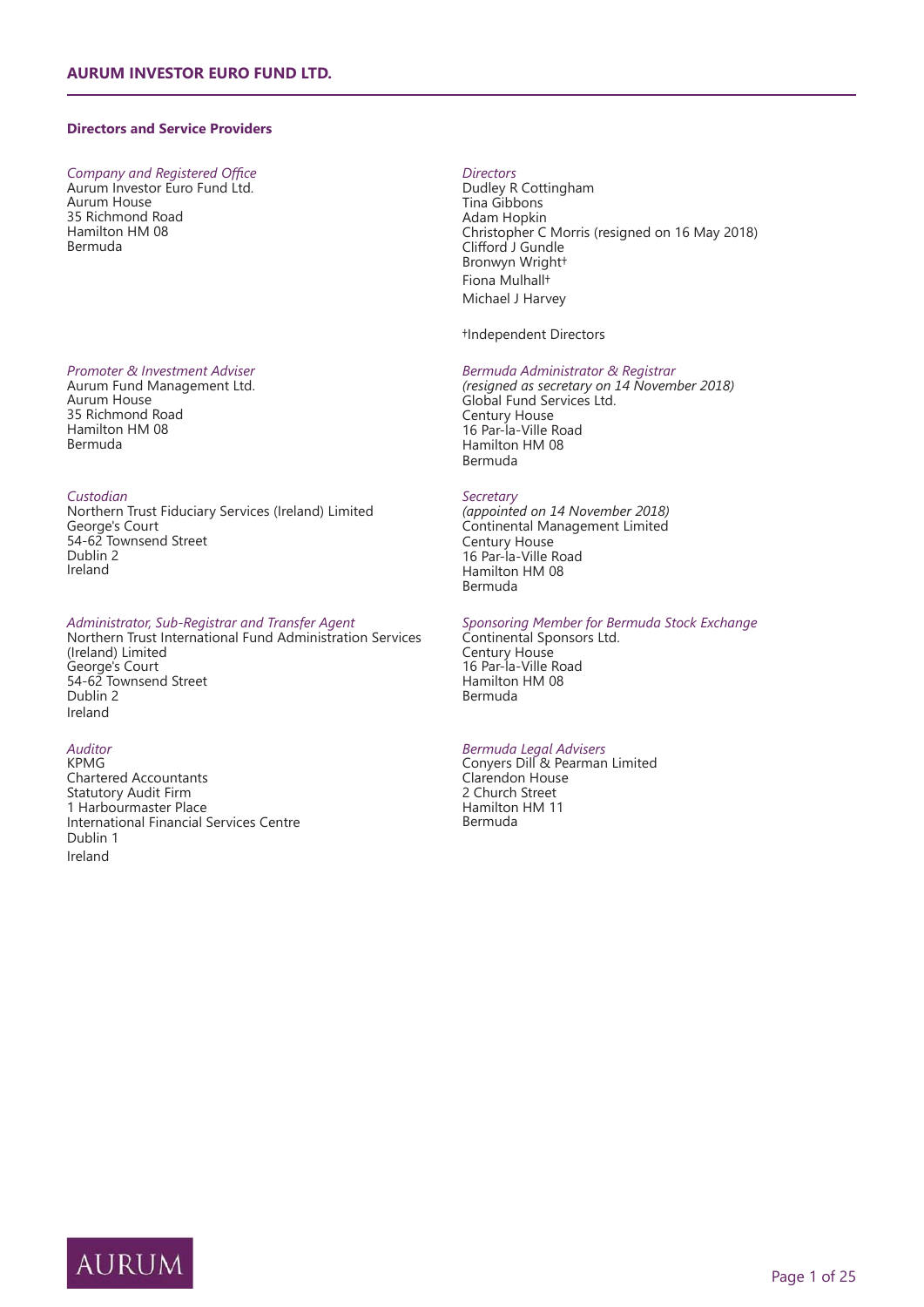ESG Impact Report

# Aurum Earth

# **Aurum Impact Investment Solution Outcome**

Aurum's impact investment solution, which launched in 2002, aims to deliver returns that go beyond financial returns. The fund provides investors with an opportunity to both make investment returns and make a difference.

The advisory fee generated from the fund supports a number of charities, principally Synchronicity Earth, a registered charity that supports the conservation of biodiversity, ecosystems and species at risk around the world.

# **Registration Portfolios Outcome**

In 2015 the Synchronicity Earth Regeneration Portfolio was created in collaboration with Aurum. It is an initiative to create strategic funding partnerships between corporates and environmental non-government organisations ("NGOs") in order to regenerate natural habitats. The portfolios provide a scalable solution that can be adopted by anyone looking to engage in environmental philanthropy.

The first strategic funding partnership that Aurum supported, and continues to support, was Hutan, a Sabah-based NGO that was established in 1998 to restore highly degraded and fragmented forest patches in Malaysian Borneo.

• Aurum contributes to Synchronicity Earth's operating expenses, which creates stability for the charity and ensures that other donations can be directed to activity that will have an impact.

# **Impact**

• Aurum's impact investment solution has generated approximately \$8.5 million for over 70 organisations in nearly 40 countries.

• Covered the costs of two full time staff and vital equipment for Hutan. Contributed to Hutan's reforestation efforts at three sites.

# **Impact**

In 2018:

- AFML's funding covered the costs of essential equipment and planting of 2,200 native tree seedlings, with two to three years of ongoing maintenance until the seedlings can be left to fend for themselves.
- The funding also paid for installation and monitoring of three hornbill nest boxes. Some key species of tree germinate more successfully once they have passed through the digestive system of hornbills and this new strategy will re-introduce the natural seed distribution process for these species into the new areas of forest.
- Hutan offers local women the opportunity to join the reforestation team for paid 'internships'. Some of these women may become part of the team.
- Local communities, particularly women, are empowered to actively manage their natural environment and resources.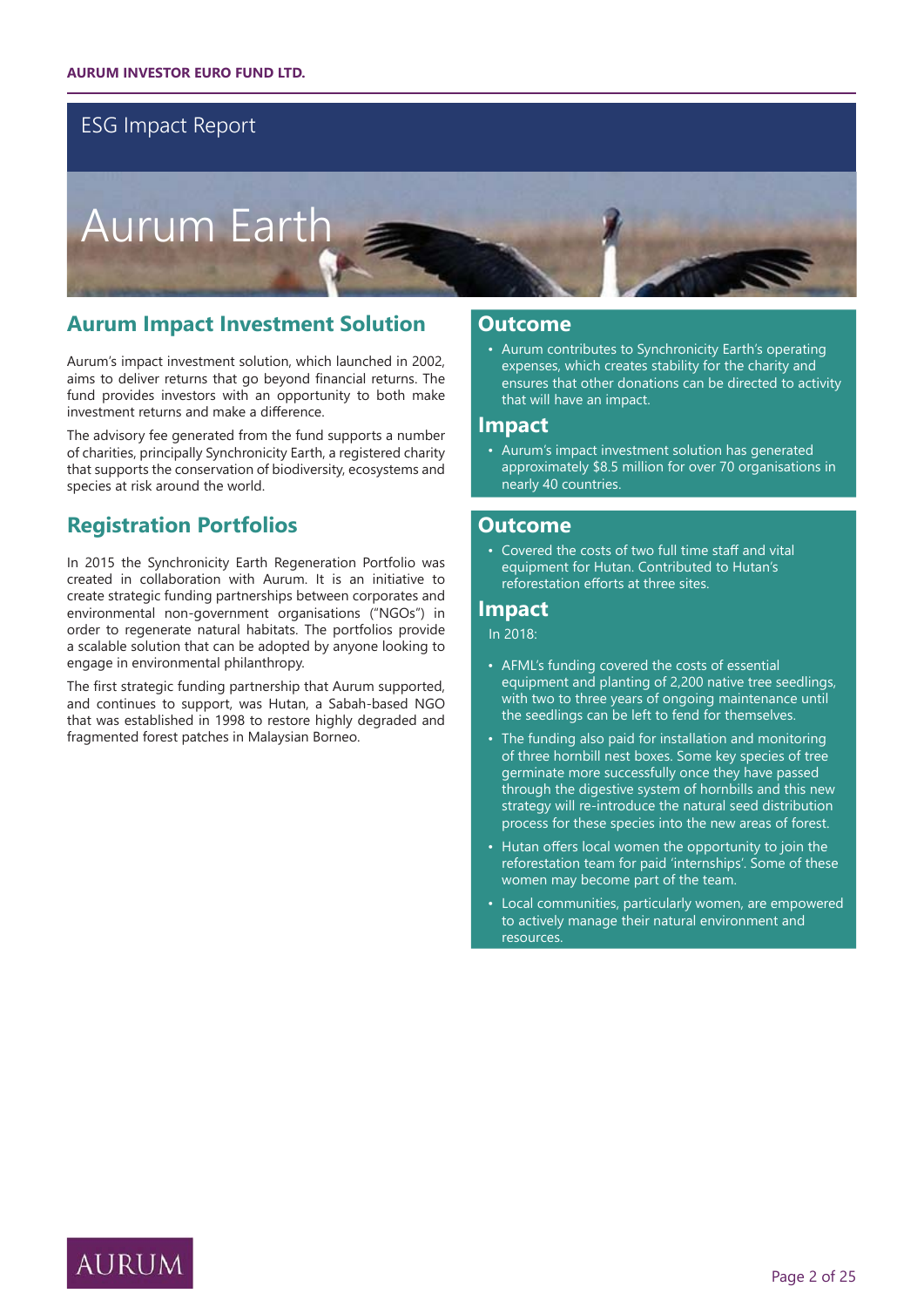# **Driving Industry Change <b>COUTCOME Outcome**

Ī

The hedge fund industry deals with complexity and risk every day. Fundamental to its success are analysis of data and the need to understand the impact of trends and systemic change. By extending this approach to environmental impact, the industry is ideally placed to both understand the problems and be part of the solution.

Aurum has a goal to mobilise the hedge fund industry to have a net positive environmental impact.

To achieve this Aurum aims to promote articles written about the Regeneration Portfolio using social media and industry publications, and engage with participants in the hedge fund industry to support participation in regeneration portfolios. **Impact**

## In 2018:

- Aurum wrote an article discussing how the hedge fund industry could be a positive force for environmental change, which was published in HFM Week.
- Representatives of Aurum held meetings with individual hedge fund managers to promote the Regeneration Portfolio.
- Along with representatives from Synchronicity Earth, Aurum presented at the Albourne annual conference on how hedge funds can help to diffuse the environmental time bomb.

## In 2018:

- A Chicago-based hedge fund continued funding a strategic funding partnership in Tanzania, which supports communities to plant native forestry and agroforestry.
- A London-based hedge fund manager continued funding a Regeneration project in Ecuador, which supports a forest reserve in an area of rich biodiversity and is beginning reforestation to link the reserve to nearby protected areas.
- Two hedge funds, one US-based and one UKbased, began providing annual unrestricted funding to Synchronicity Earth, which supports strategic programmatic work on overlooked and underfunded conservation issues.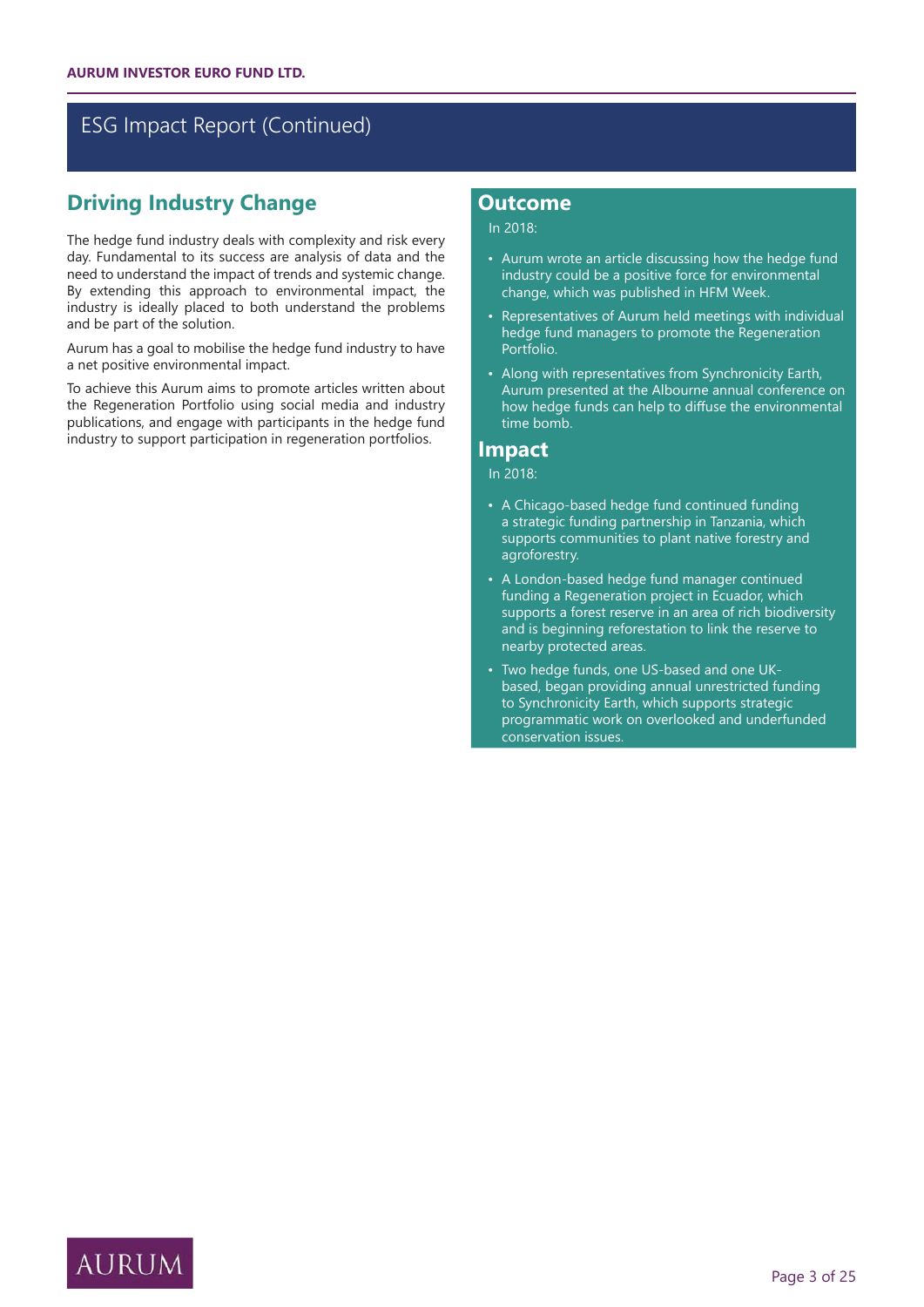# **Strategic Conservation Outcome**

Ī

Created in 1948, IUCN (International Union for Conservation of Nature) has evolved into the world's largest and most diverse environmental network. It harnesses the experience, resources and reach of its 1,300 Member organisations and the input of some 13,000 experts. IUCN is the global authority on the status of the natural world and the measures needed to safeguard it. IUCN provides public, private and nongovernmental organisations with the knowledge and tools that enable human progress, economic development and nature conservation to take place together. The IUCN has the ability to convene diverse stakeholders and provide the latest science, objective recommendations and on-the-ground expertise, driving its mission of informing and empowering conservation efforts worldwide. It also serves as an official agency monitoring progress towards biodiversity-related targets.

Aurum has been providing funding to assist in covering the core costs of the IUCN since 2012.

It is vital to protect our oceans now in order to ensure their long-term environmental health, and provide sustainable resources for future generations.

With this in mind, Aurum has sought opportunities to engage with and support initiatives focusing on this important area.

- Funding for the core costs of the IUCN is crucial for delivery of a range of activities, from maintenance of the Red List of Threatened Species to championing nature's role in achieving the Sustainable Development Goals.
- Core funding allows the organisation to remain strategic and deliver its mission to 'Influence, encourage and assist societies throughout the world to conserve the integrity and diversity of nature and to ensure that any use of natural resources is equitable and ecologically sustainable'.

# **Impact**

In 2018:

- IUCN Red List assessments continued to grow, in line with the objective of reaching 160,000 species by 2020.
- Specific, community-centred species conservation action plans were developed, targeting endangered and vulnerable species, their habitats and the communities living in them.
- Country and regional level action plans were supported and implemented to increase resilience and adaptation to climate change, sustainable livelihoods and food security.

## **Oceans Outcome**

### In 2018:

• Aurum sponsored the first Ocean Risk Summit, which had an objective to engage a range of political, scientific, economic, environmental, technological, risk and legal regulatory leaders (in particular, finance ministers, chief finance officers and chief risk officers) to discuss the causes and impacts of, and possible solutions, to the rapid negative changes taking place in our oceans.

## **Impact**

• Development of an Ocean Risk Index, a project that Ocean Unite is supporting AXA XL in developing in collaboration with the Economist Intelligence Unit. The index will define, value and track key ocean risk factors.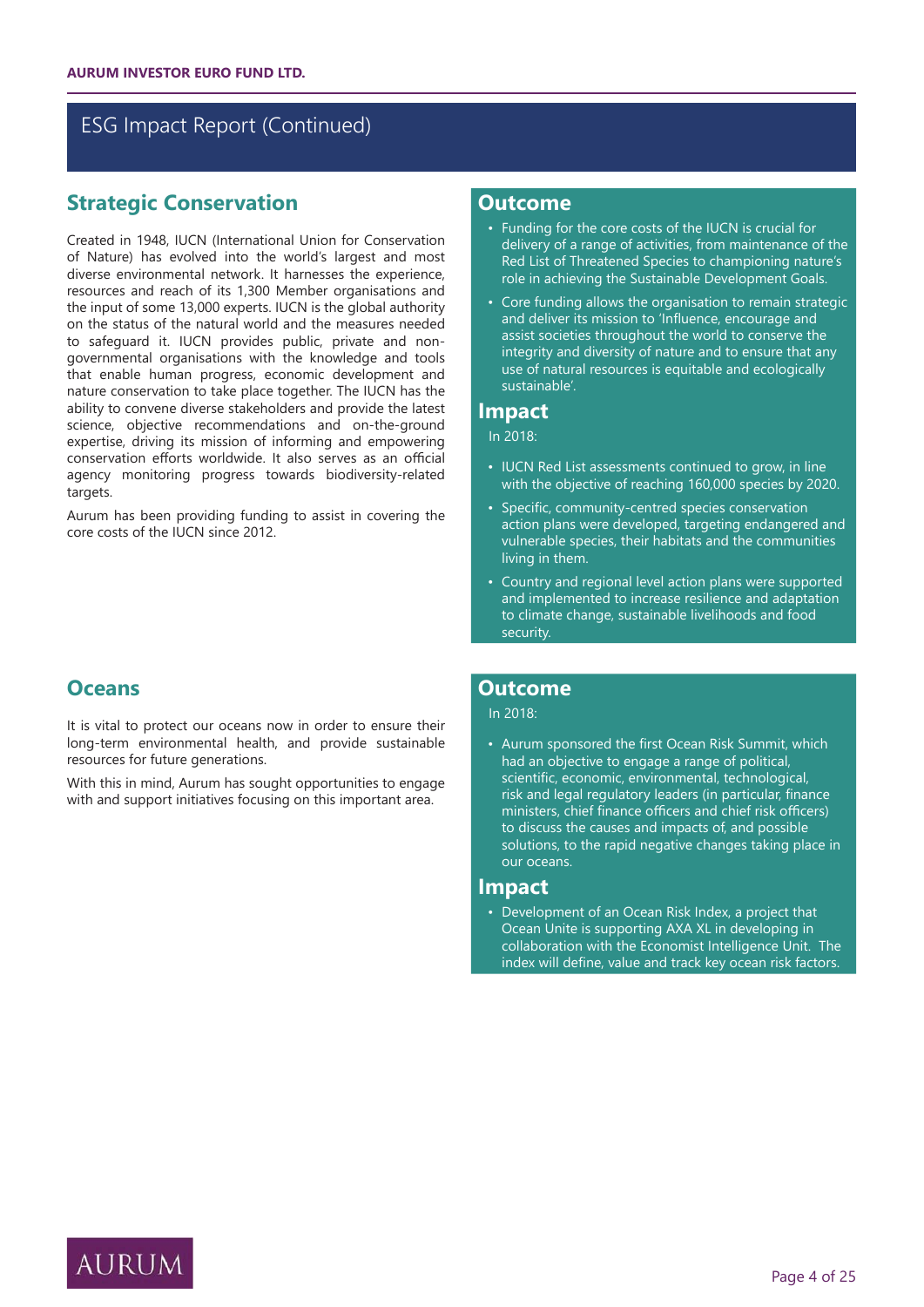# Aurum Humanity

# **One to One Children's Fund Outcome**

Founded in 2001, One to One Children's Fund has established a significant reputation in the spheres of HIV and post-conflict trauma, by developing innovative and sustainable models to fill core gaps in care for vulnerable children. It aims to rebuild and transform lives by first identifying the greatest risks facing children and adolescents and then working with partners to pilot and deliver cost-effective interventions in healthcare, psychosocial services and education. Children and adolescents affected by HIV and AIDS, disability, disease and trauma are empowered to help them realise their full potential and lead healthy, fulfilling lives. Aurum has supported One to One Children's Fund since its inception.

• Aurum's support has allowed One to One Children's Fund to focus on core gaps in care for some of the world's most vulnerable children, providing support to children and their families.

## **Impact**

- Anti-retroviral treatment and support: implemented the first treatment programme for children. Established PATA, a network organisation of 400 HIV clinics and hospitals, sharing knowledge and disseminating best practice; PATA's expert patient concept was selected as one of the Rockefeller Foundation's top 100 innovations for the 21st Century.
- Enable: a programme delivering home-based healthcare for children, their mothers, pregnant women and families suffering HIV, malnutrition and other diseases, contributing to drastically reduced infant mortality. Supporting more than 500 pregnant women so far, in a region where 30% of mothers are HIV+, the most recent results from the project include 0% transmission of HIV from mother to child so far. 9,000 community members have benefited from the service.
- Young people and HIV: working with health clinics and schools to empower HIV+ young people to manage their treatment and combat stigma, and to empower peer supporters to address pressing issues affecting young people such as HIV, sexual health, puberty and gender-based violence.
- Post-conflict Kosovo: counselling support to over 10,000 vulnerable children and families. Established four day care centres for children with disabilities that now operate independently, helping 3,000 children every year.
- Young refugee support: established partnerships to expand psychosocial support for young refugees in Greece and in the UK, developing counselling and artsbased models for this important unmet need within refugee communities.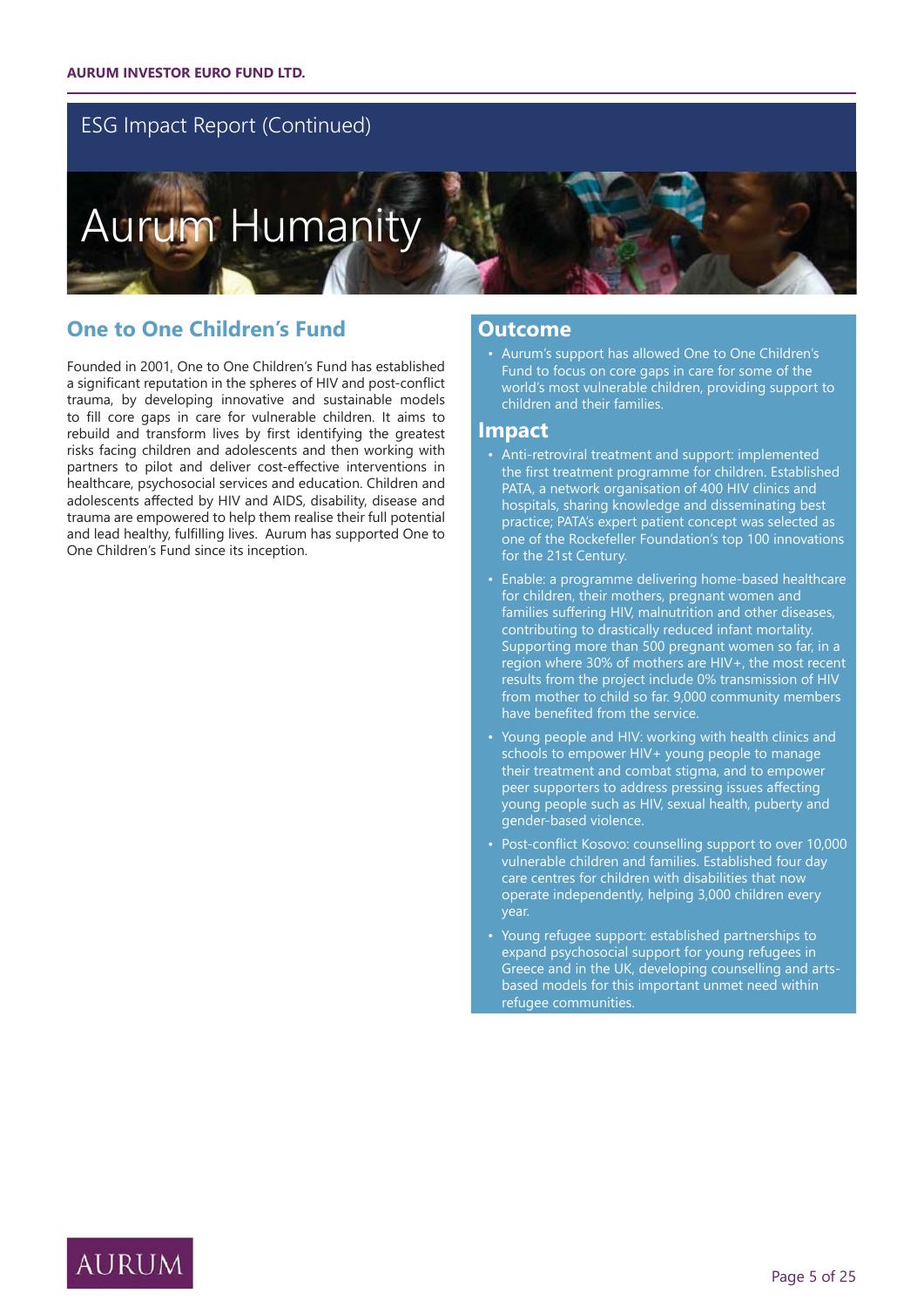# **SACCA ASBL (The Streets Ahead Children's Centre Association)**

SACCA is a local NGO registered in Rwanda which works to work that they are supporting. protect and rehabilitate children who have been living on the street, as well as preventing them from reaching the streets in the first place.

SACCA's work has three elements:

Ī

- Provision of ongoing support to children within rehabilitation centres
- A reintegration programme
- An independent living programme Community

# **The Aurum Team COUTCOMERGIST**

Aurum encourages group employees to support charities to the employee's fundraising up to £500 per year.<br>
to make a difference. to make a difference.

# **Outcome**

• In 2018 Aurum representatives led a delegation of donors and potential donors to Rwanda to evaluate the

## **Impact**

- Graduates of SACCA's educational programmes have received a rich educational experience and have gone on to find full-time employment.
- Those who complete SACCA's programme have a significantly enhanced life and livelihood as a consequence of SACCA's intervention. This sets an example in the community, and has led to referrals from their friends, colleagues and relations seeking new life skills from SACCA.
- Many of the smallholders with whom SACCA works, as part of the independent living programme, have gone on to rent larger fields and establish their own cooperatives with other local farmers. The knock-on benefits include being able to send their children to school and pay labourers a higher price for their work.

- Aurum employees have volunteered 29 days to support the following charities in 2018:
	- **Action Homeless Concern**
	- Age UK Charity Shop
	- ń Art for All: Kids' Club
	- Barnardo's Charity Shop
	- Be Enriched: Castle Canteen (community canteen)
	- Dress for Success (help to empower unemployed women)
	- ń F&C Volunteers (older people's lunch club)
	- The Felix Project (fighting food poverty)
	- ń Hammersmith & Fulham Food Bank
	- $\cdot$  Share Horticulture (horticultural projects for disabled people)
	- Share Community (training workshops for disabled people)
	- Salopian Gardens
	- **Tower Hamlets Cemetery Park**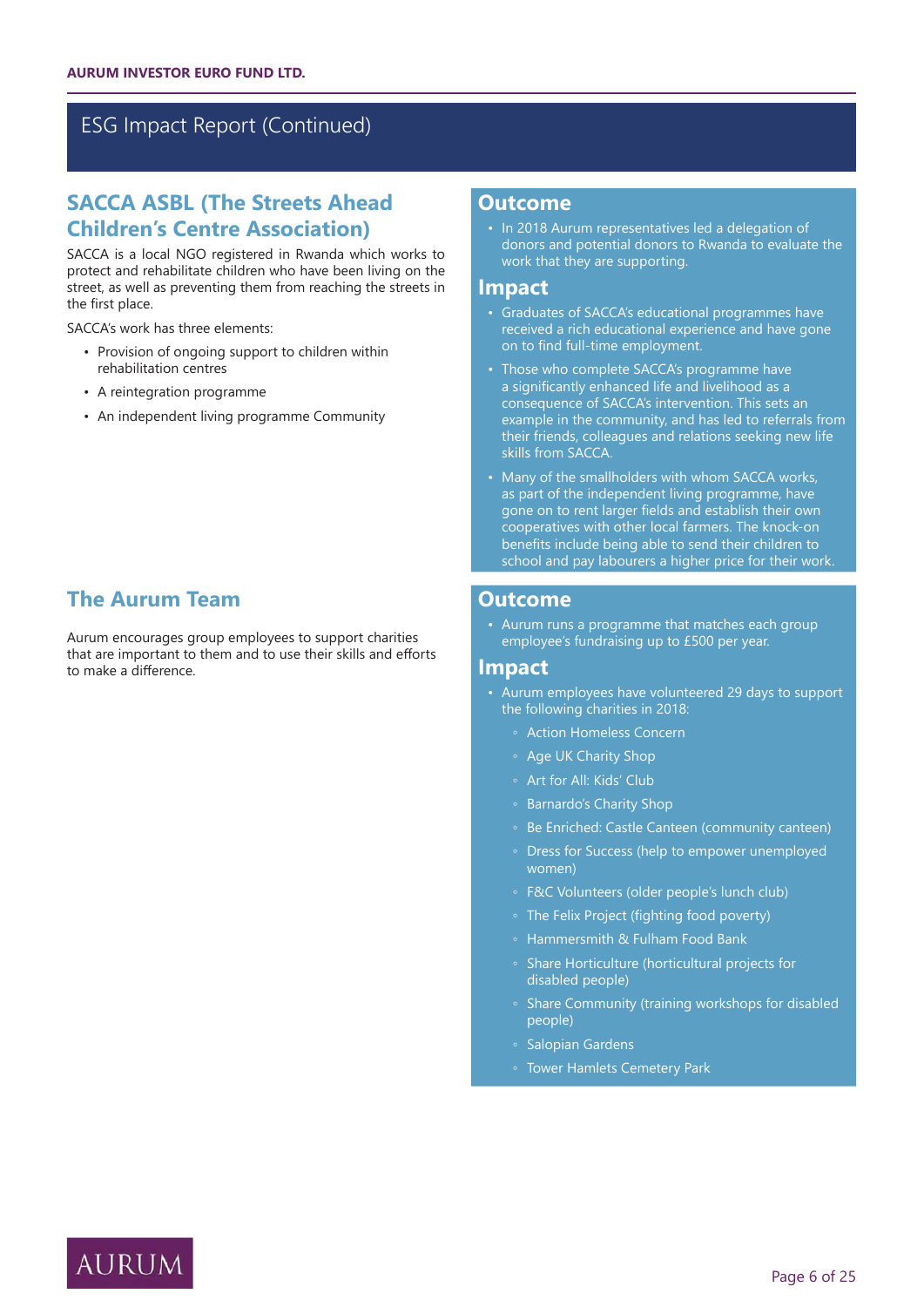

# **United Nations Principles for Responsible Investment ("PRI")**

Aurum became a signatory to the United Nations Principles for Responsible Investment in 2014. The PRI works to understand the investment implications of ESG factors and to support its signatories in incorporating these factors into their investment and ownership decisions. It acts in the long-term interests of its signatories, of the financial markets and economies in which they operate and ultimately the environment and society as a whole. An alignment of Aurum's interests with its clients' interests is at the heart of any investment decision. Aurum believes that considering various aspects of ESG is an essential component to good investment decision-making. **Impact**

# **Operational Due Diligence (ODD) Outcome**

Aurum's ODD process is designed to highlight issues that could exclude a fund based on ESG criteria.

ESG issues are incorporated into the investment decisionmaking process when Aurum considers prospective investments and when monitoring existing investments. The core focus of this assessment is on corporate governance. Aurum requires manager personnel and fund directors to have adequate skills and background knowledge. Amongst other things, internal processes, control measures, risk tools, incentive systems and policies on proxy voting and conflicts of interests are reviewed. Additionally, close relationships with managers facilitate constructive dialogue around the topic of ESG.

# **Outcome**

- For Aurum's first submission in 2014 we were awarded a B. We are pleased to report that in 2015 we received an A rating, which we have maintained each year since.
- As an allocator to hedge funds, Aurum has insight at an industry level as well as a role in influencing hedge funds. In 2018 Aurum was represented in the PRI's Hedge Fund Working Groups, which were tasked with developing hedge fund industry guides for the incorporation of ESG factors in the investment decisionmaking process according to different strategies.

#### In 2018:

- Aurum participated in PRI's hedge fund working group calls and meetings
- Aurum gave input into the PRI proposed hedge fund module for the 2019 reporting framework.

- Independent ODD team advising the board
- ESG considerations incorporated into both new investment and annual monitoring report templates

## **Impact**

- Only funds with robust corporate governance structures are allocated to. Funds with inadequate frameworks are required to improve them before any potential investment
- Ongoing dialogue with managers regarding ESG issues

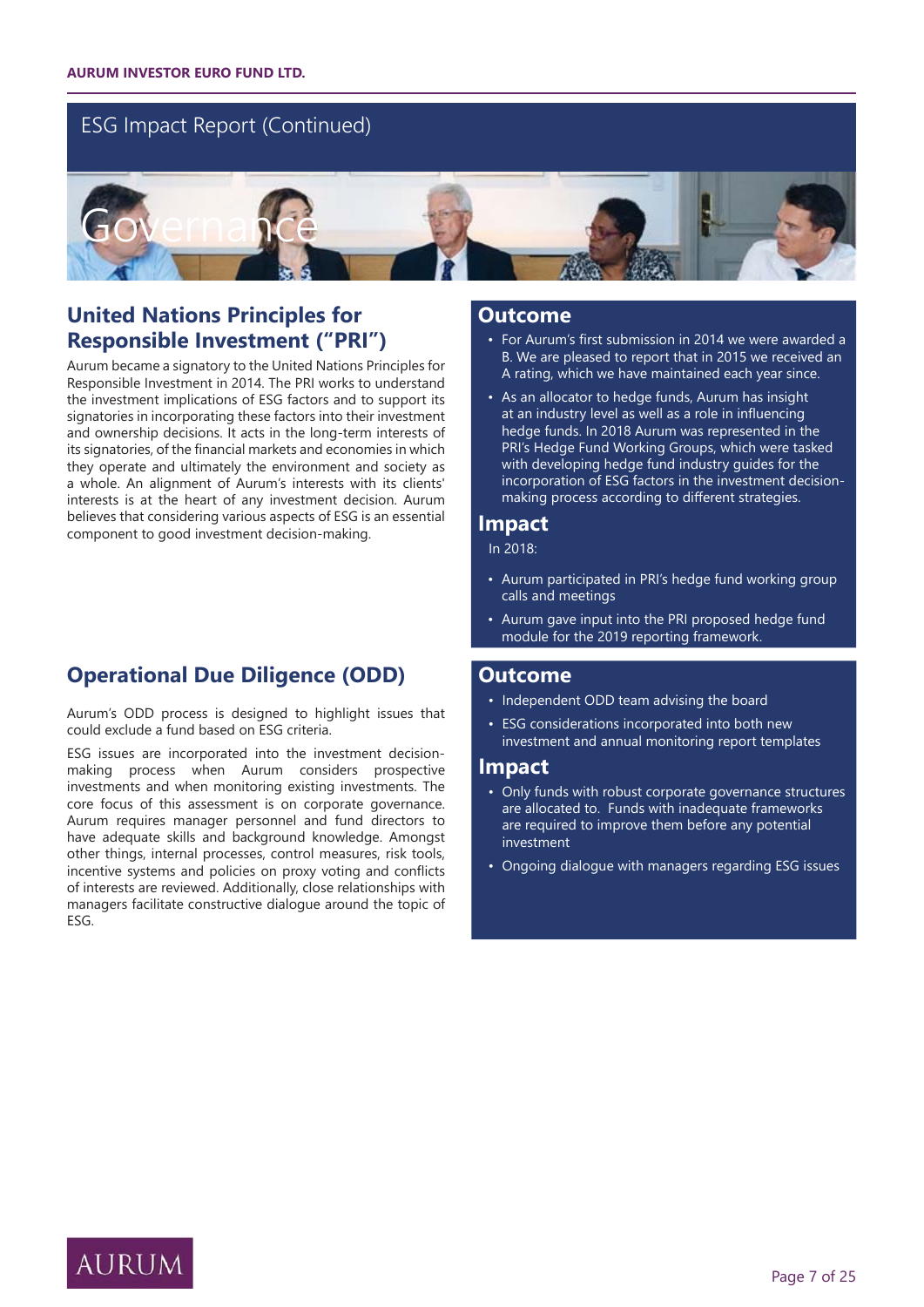#### **Directors' Report**

The Directors have the pleasure to present the annual report and audited financial statements of Aurum Investor Euro Fund Ltd. (the "Company" or the "Euro Fund") for the year ended 31 December 2018 as set out herein in respect of matters required by the Bermuda Stock Exchange listing regulations.

#### Principal Material Changes

The Company was delisted from the Irish Stock Exchange on 8 August 2018. Continental Management Limited was appointed Secretary to the Company on 14 November 2018. There have been no material changes in the objectives, strategies or other key service providers of the Company during the year ended 31 December 2018.

#### Principal Activities

At 31 December 2018 the Net Asset Value ("NAV") per Participating Share was as follows:

|                                      | <b>NAV per Participating Share</b> |            |
|--------------------------------------|------------------------------------|------------|
| <b>Share Class</b>                   | 31/12/2018                         | 31/12/2017 |
| Standard Euro Share Class Restricted | €147.86                            | €149.24    |

Shares of the Euro Fund are denominated in euro. The Euro Fund is one of four Feeder Funds (the "Feeder Funds") comprising the Euro Fund, Aurum Investor Sterling Fund Ltd. (the "Sterling Fund") and Aurum Investor Dollar Fund Ltd. (the "Dollar Fund") and Aurum Investor Multi Currency Fund (the "Multi Currency Fund"), a sub-fund of Aurum Alternative Solutions Limited, that invest in Aurum Investor Fund Ltd. (the "Master Fund"). The Feeder Funds have sterling, US dollar and Swiss Franc denominated shares respectively. The Euro Fund is listed on the Bermuda Stock Exchange.

The Feeder Funds must invest solely into Participating Shares of the Master Fund, except in the case of the Sterling, Euro and Multi Currency Funds in respect of currency hedging. The Participating Shares of the Master Fund are valued in US dollars. The Sterling, Euro and Multi Currency Funds whilst investing into US dollar denominated Participating Shares of the Master Fund will, by appropriate currency hedging, seek to protect the value of their shares in their respective currencies. The Master Fund pays the fees of Administrators, Custodian, audit, formation and minor out of pocket expenses and Directors' fees of all Funds. Each Feeder Fund will otherwise bear its own costs and liabilities.

The Company's performance is allied with the performance of the Master Fund. The Performance Review, the Market Review and Outlook for the Master Fund for the year ended 31 December 2018, is contained within the annual report of the Master Fund, which is appended to the Company's financial statements.

#### **Dividends**

No dividends have been declared in the year ended 31 December 2018 (2017: €Nil) and the Directors do not recommend the payment of any dividends for the year ended 31 December 2018 (2017: €Nil).

#### Remuneration

The Directors are considered to be the only identified staff for the purposes of the European Union (Alternative Investment Fund Managers) Regulations 2013. The Directors are entitled to remuneration for their services from the Master Fund, please refer to the accompanying Master Fund financial statements for details of remuneration paid to the Directors.

#### Connected Parties

Transactions carried out with the Company by the Administrator, Bermuda Administrator, Investment Adviser, Custodian, Directors and other connected parties ("connected parties") must be carried out as if negotiated at arm's length. Transactions must be in the best interests of the Shareholders.

The Directors are satisfied all transactions with connected parties entered into during the year were conducted at arm's length prices.

Details of related parties and related party transactions are disclosed in note 7 of the notes to the financial statements.

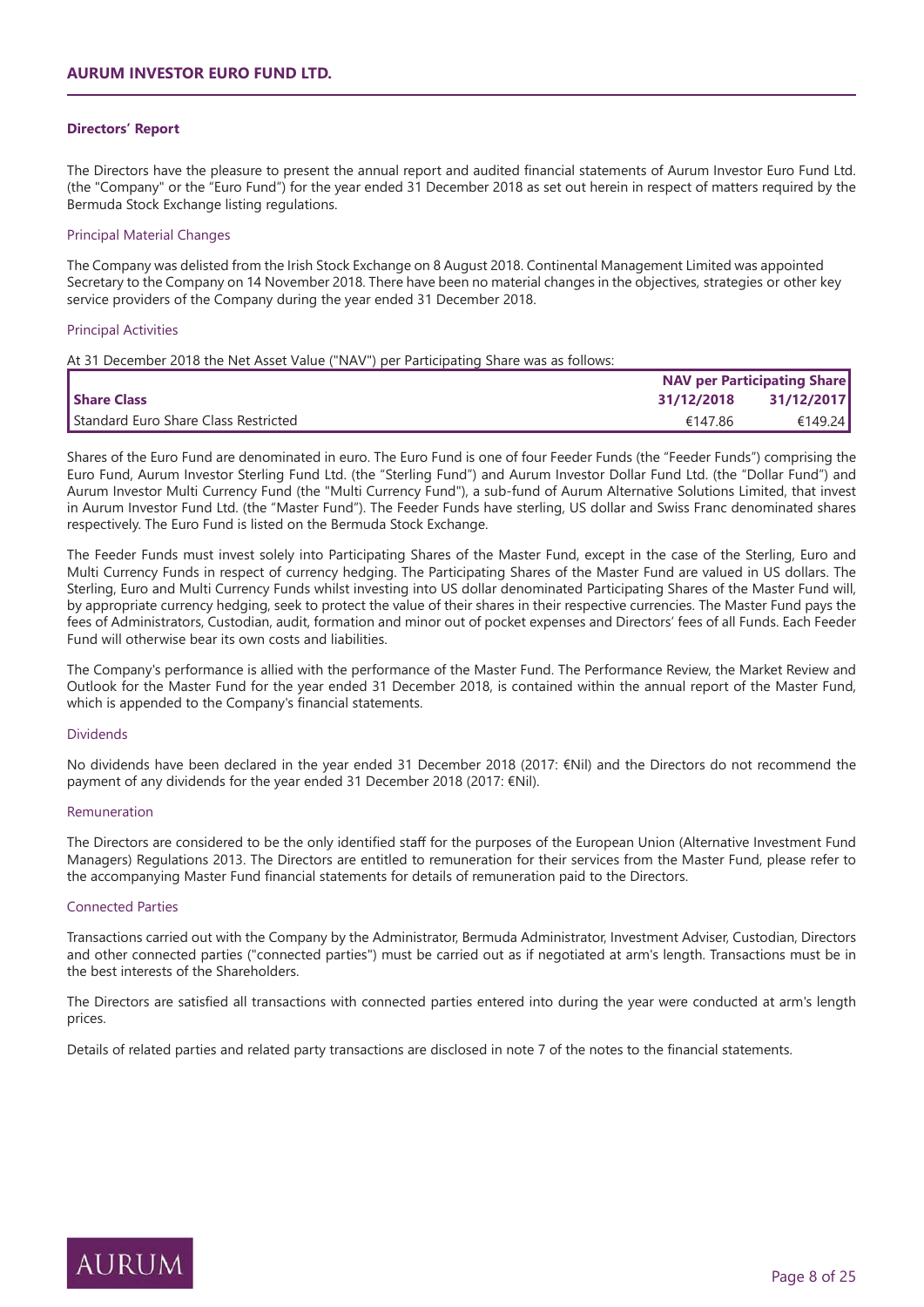# **Directors' Report (Continued)**

### Thanks

We thank the Shareholders for their support and look forward to further opportunities for continued growth.

For and on behalf of Aurum Investor Euro Fund Ltd.

fungohi

Director 14 March 2019

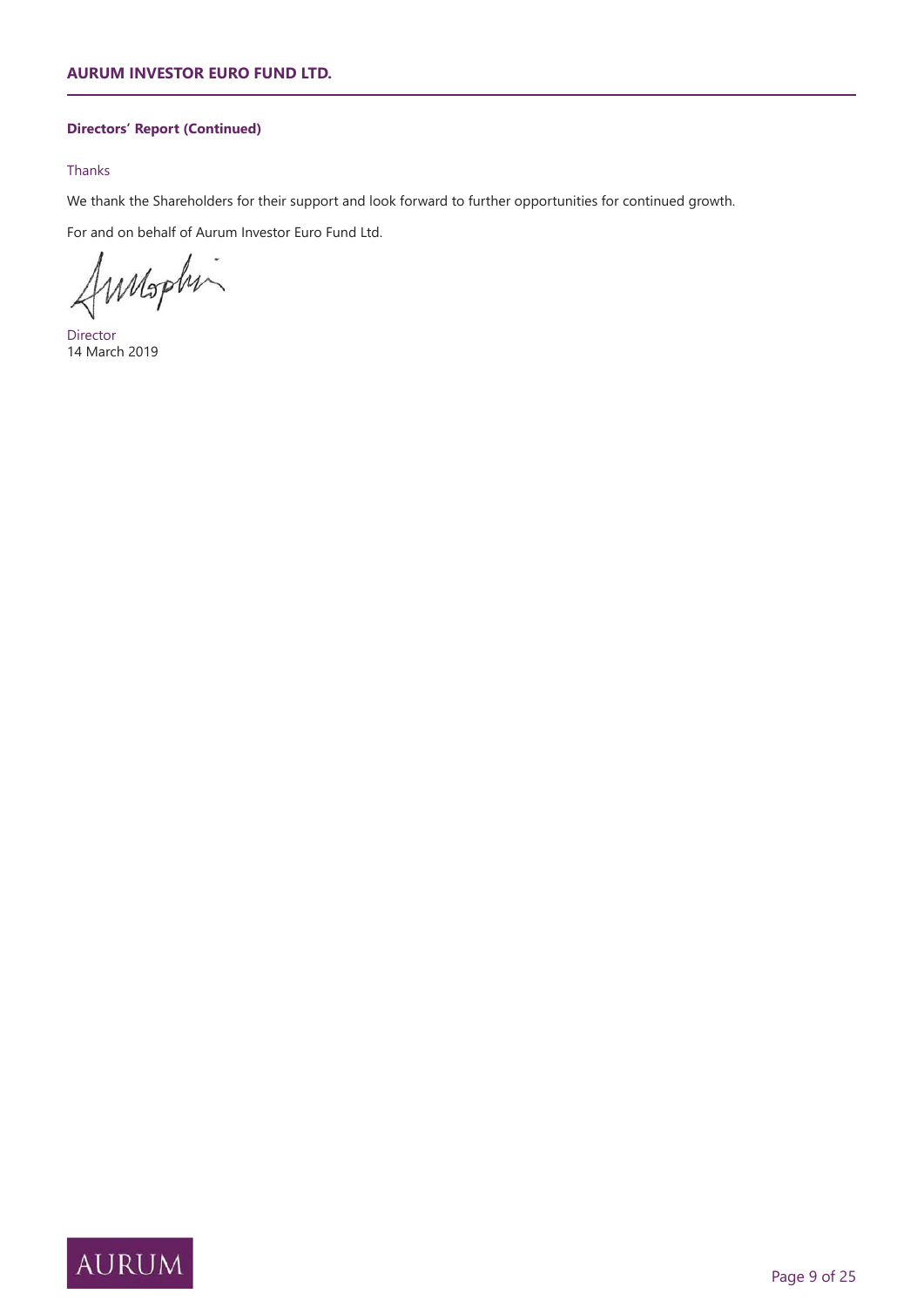# **Portfolio Statement**

as at 31 December 2018

|                          | 31 December 2018     |           |                     |         | 31 December 2017     |           |                     |            |
|--------------------------|----------------------|-----------|---------------------|---------|----------------------|-----------|---------------------|------------|
|                          | <b>Nominal</b>       | Cost      | Fair Value % of NAV |         | <b>Nominal</b>       | Cost      | Fair Value % of NAV |            |
|                          | holding<br>of shares | €         | €                   | %       | holding<br>of shares | €         | €                   | %          |
| Aurum Investor Fund Ltd. | 7,008                | 2,409,384 | 3,028,020           | 99.37%  | 8,894                | 3,039,930 | 3,511,618           | 99.61%     |
| Other assets             |                      |           | 94,094              | 3.09%   |                      |           | 222,312             | 6.30%      |
| Total assets             |                      |           | 3,122,114           | 102.46% |                      |           | 3,733,930           | 105.91%    |
| Other liabilities        |                      |           | (74, 746)           | (2.46%) |                      |           | (208, 441)          | $(5.91\%)$ |
| Total net assets         |                      |           | 3,047,368           | 100.00% |                      |           | 3,525,489           | 100.00%    |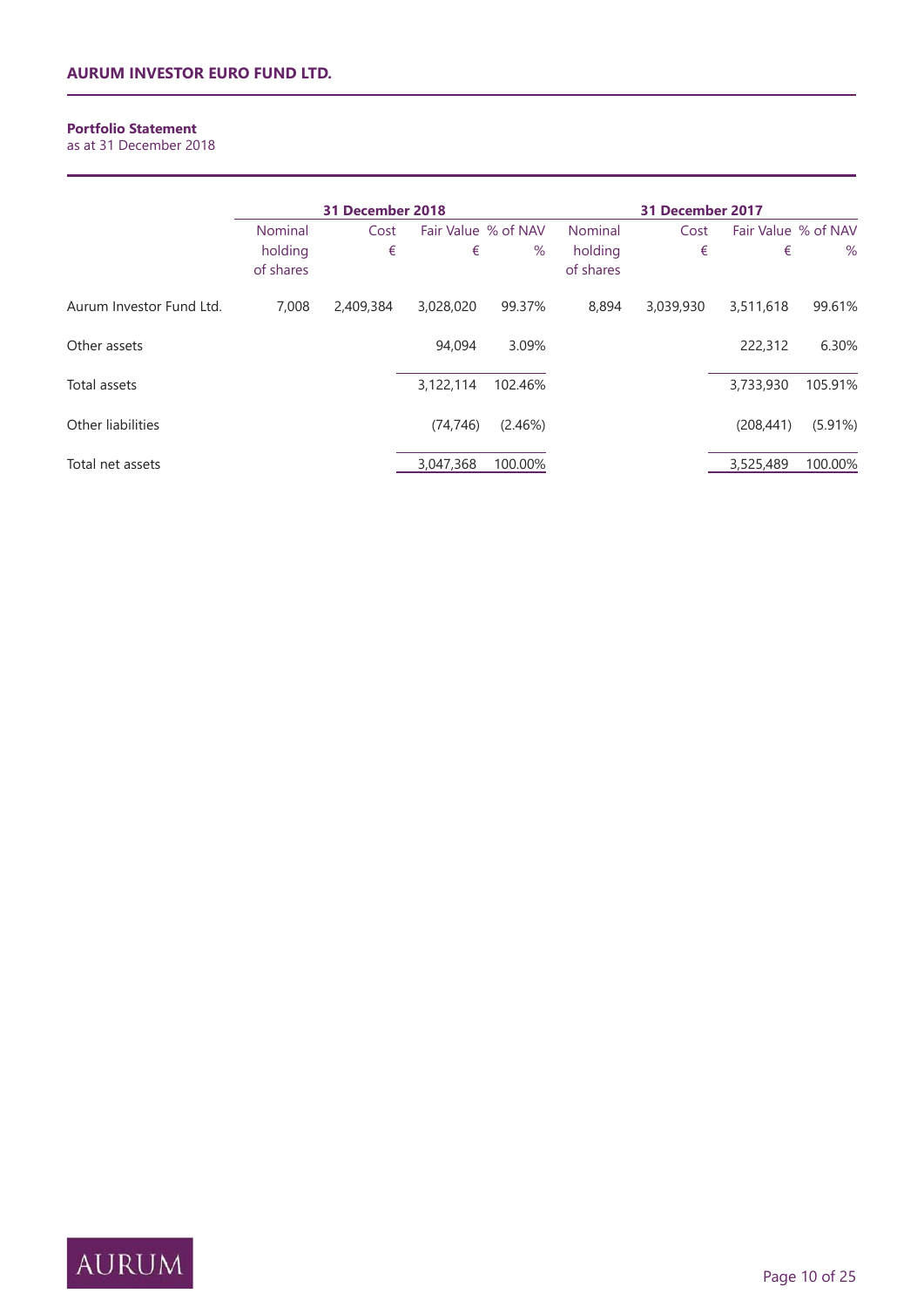#### **Independent Auditor's Report to the Shareholders of Aurum Investor Euro Fund Ltd.**

#### 1. Report on the audit of the financial statements

#### *Opinion*

We have audited the financial statements of Aurum Investor Euro Fund Ltd. (the "Company") for the year ended 31 December 2018, which comprise the Statement of Comprehensive Income for the year ended 31 December 2018, the Statement of Financial Position as at 31 December 2018, the Statement of Cash Flows for the year then ended, and related notes, including the summary of significant accounting policies set out in note 2.

In our opinion, the financial statements present fairly, in all material respects, the financial position of the Company as at 31 December 2018 and its financial performance and cash flows for the year then ended, in accordance with International Financial Reporting Standards ("IFRS").

#### *Basis for opinion*

We conducted our audit in accordance with International Standards on Auditing ("ISAs"). Our responsibilities under those standards are further described in the Auditor's Responsibilities for the Audit of the Financial Statements section of our report. We are independent of the Company in accordance with the International Ethics Standards Board for Accountants' Code of Ethics for Professional Accountants ("IESBA Code") together with the ethical requirements that are relevant to our audit of the financial statements in Bermuda, and we have fulfilled our other ethical responsibilities in accordance with these requirements and the IESBA Code. We believe that the audit evidence we have obtained is sufficient and appropriate to provide a basis for our opinion.

#### *Key audit matters*

Key audit matters are those matters that, in our professional judgment, were of most significance in our audit of the financial statements of the current period. These matters were addressed in the context of our audit of the financial statements as a whole, and in forming our opinion thereon, and we do not provide a separate opinion on these matters.

#### *Valuation of investments in funds*

Refer to the accounting policy in note 2 and to note 8 'Financial instruments and risk exposure' to the financial statements.

#### *The key audit matter*

#### *Valuation of financial assets*

The Company is a Feeder Fund whose main investment is an investment into Aurum Investor Fund Ltd. (the "Master Fund").

The investment portfolio at 31 December 2018 comprised of the investment into the Master Fund. The valuation of this investment is the key driver of the Company's net asset value and performance for the year. While the nature of the Company's investment does not require a significant level of judgement because the underlying value of the fund is observable, due to its significance in the context of the financial statements as a whole, financial assets was identified as a risk of material misstatement which had the greatest effect on our overall audit strategy and allocation of resources in planning and completing our audit.

#### *How the matter was addressed in our audit*

Our audit procedures included, but were not limited to:

- *- 'oFumented the proFesses in plaFe to reFord investment transaFtions and to value the investments, inFluding assessing the design and implementation of the controls over valuation of investments;*
- *Audited the 0aster )und in aFFordanFe with ISAs and issued an unTualiÀed audit opinion thereon; and*
- *Assessed whether the Master Funds' net asset value was an appropriate approximation of fair value.*

We noted no material exceptions arising from our audit procedures.

#### *Other information*

The Directors are responsible for preparation of other information accompanying the financial statements. The other information comprises the Directors and Service Providers, the Environmental, Social and Governance Statement, the Directors' Report and the Portfolio Statement as at 31 December 2018, but does not include the financial statements and related notes, and our Auditor's Report thereon.

Our opinion on the financial statements does not cover the other information and we do not express any form of assurance conclusion on that information.

In connection with our audit of the financial statements, our responsibility is to read the other information and, in doing so, consider whether that information is materially inconsistent with the financial statements or our knowledge obtained in the course of our audit, or otherwise appears to be materially misstated. If, based on the work we have performed, we conclude that there is a material misstatement of this other information, we are required to report that fact. We have nothing to report in this regard.

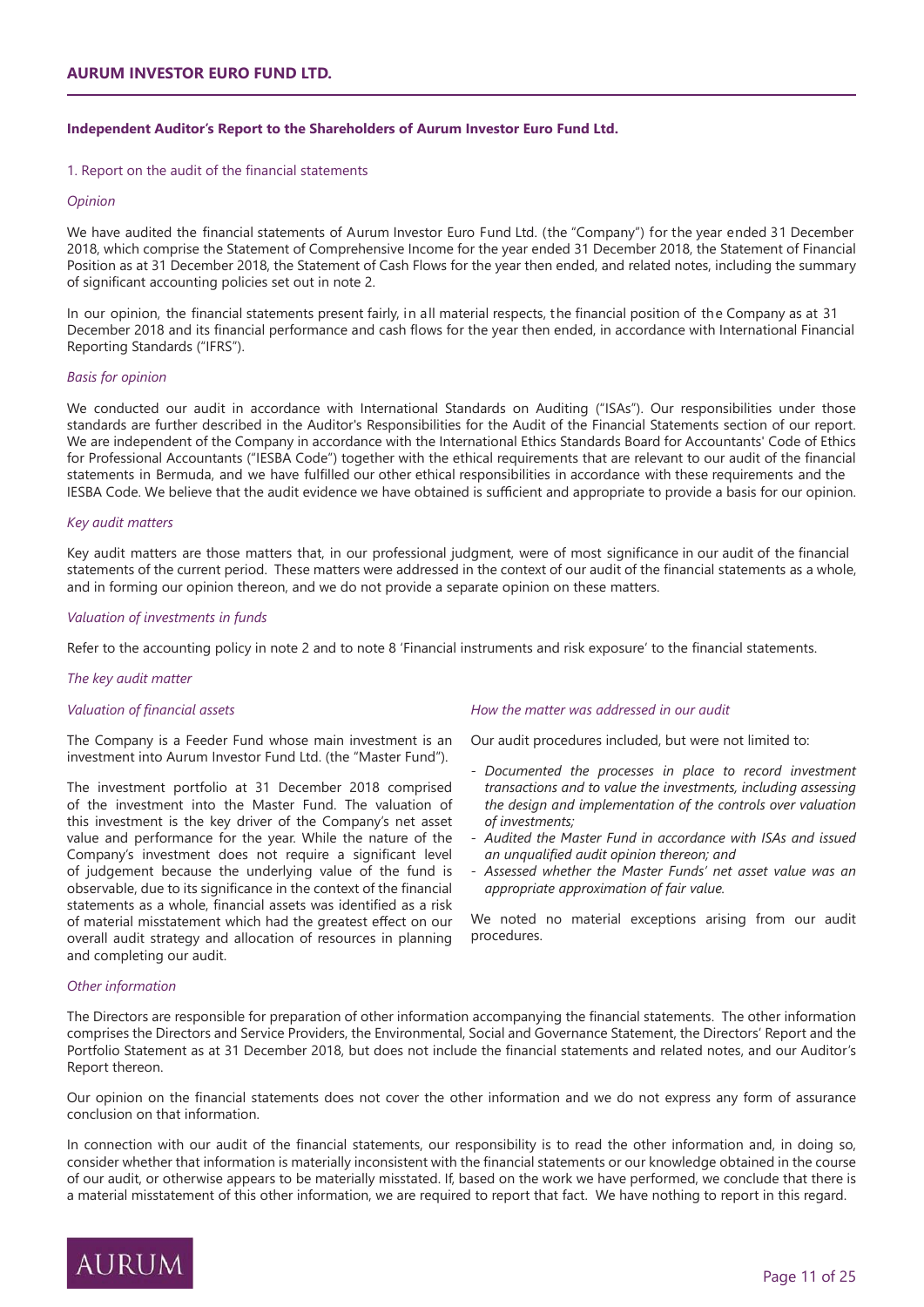#### **Independent Auditor's Report to the Shareholders of Aurum Investor Euro Fund Ltd. (Continued)**

2. Respective responsibilities and restrictions on use

#### *Responsibilities of Management and Those Charged with \*overnanFe for the FinanFial Statements*

The Directors are responsible for the preparation and fair presentation of the financial statements in accordance with IFRS, and for such internal control as management determines is necessary to enable the preparation of financial statements that are free from material misstatement, whether due to fraud or error.

In preparing the financial statements, the Directors are responsible for assessing the Company's ability to continue as a going concern, disclosing, as applicable, matters related to going concern and using the going concern basis of accounting unless management either intends to liquidate the Company or to cease operations, or has no realistic alternative but to do so.

Those charged with governance are responsible for overseeing the Company's financial reporting process.

#### *Auditor's responsibilities for the audit of the financial statements*

Our objectives are to obtain reasonable assurance about whether the financial statements as a whole are free from material misstatement, whether due to fraud or error, and to issue an auditor's report that includes our opinion. Reasonable assurance is a high level of assurance, but is not a guarantee that an audit conducted in accordance with ISAs will always detect a material misstatement when it exists. Misstatements can arise from fraud or error and are considered material if, individually or in the aggregate, they could reasonably be expected to influence the economic decisions of users taken on the basis of these financial statements.

Further details relating to our work as auditor is set out in the Scope of Responsibilities Statement contained in the appendix of this report, which is to be read as an integral part of our report.

Our report is made solely to the Company's Shareholders, as a body, in accordance with the terms of our engagement. Our audit work has been undertaken so that we might state to the Shareholders those matters we are required to state to them in an auditor's report and for no other purpose. To the fullest extent permitted by law, we do not accept or assume responsibilities to anyone other than the Company's Shareholders as a body, for our audit work, for this report, or for the opinions we have formed.

The Engagement Partner on the audit resulting in this independent Auditor's Report is Mrs. D. Barrett.

 $k$  PM  $6$ 

KPMG **Date: 14 March 2019** Chartered Accountants, Statutory Audit Firm 1 Harbourmaster Place International Financial Services Centre Dublin 1 Ireland

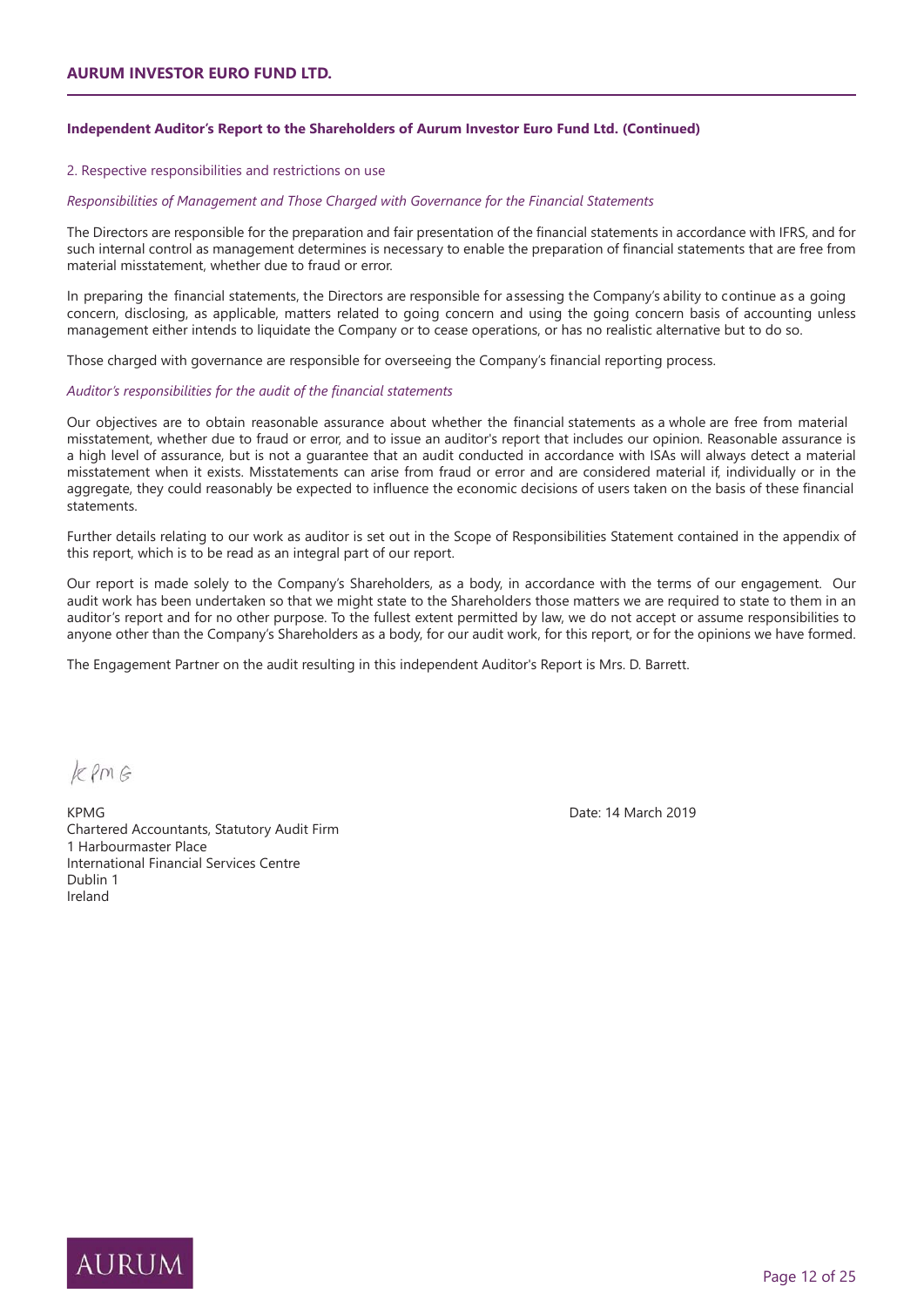#### **Independent Auditor's Report to the Shareholders of Aurum Investor Euro Fund Ltd. (Continued)**

#### Appendix to the Independent Auditor's Report

#### *Further information regarding the sFope of our responsibilities as Auditor*

As part of an audit in accordance with ISAs, we exercise professional judgment and maintain professional scepticism throughout the audit. We also:

- Identify and assess the risks of material misstatement of the financial statements, whether due to fraud or error, design and perform audit procedures responsive to those risks, and obtain audit evidence that is sufficient and appropriate to provide a basis for our opinion. The risk of not detecting a material misstatement resulting from fraud is higher than for one resulting from error, as fraud may involve collusion, forgery, intentional omissions, misrepresentations, or the override of internal control.
- Obtain an understanding of internal control relevant to the audit in order to design audit procedures that are appropriate in the circumstances, but not for the purpose of expressing an opinion on the effectiveness of the Company's internal control.
- Evaluate the appropriateness of accounting policies used and the reasonableness of accounting estimates and related disclosures made by the Directors.
- Conclude on the appropriateness of the Directors' use of the going concern basis of accounting and, based on the audit evidence obtained, whether a material uncertainty exists related to events or conditions that may cast significant doubt on the Company's ability to continue as a going concern. If we conclude that a material uncertainty exists, we are required to draw attention in our Auditor's Report to the related disclosures in the financial statements or, if such disclosures are inadequate, to modify our opinion. Our conclusions are based on the audit evidence obtained up to the date of our Auditor's Report. However, future events or conditions may cause the Company to cease to continue as a going concern.
- Evaluate the overall presentation, structure and content of the financial statements, including the disclosures, and whether the financial statements represent the underlying transactions and events in a manner that achieves fair presentation.

We communicate with those charged with governance regarding, among other matters, the planned scope and timing of the audit and significant audit findings, including any significant deficiencies in internal control that we identify during our audit.

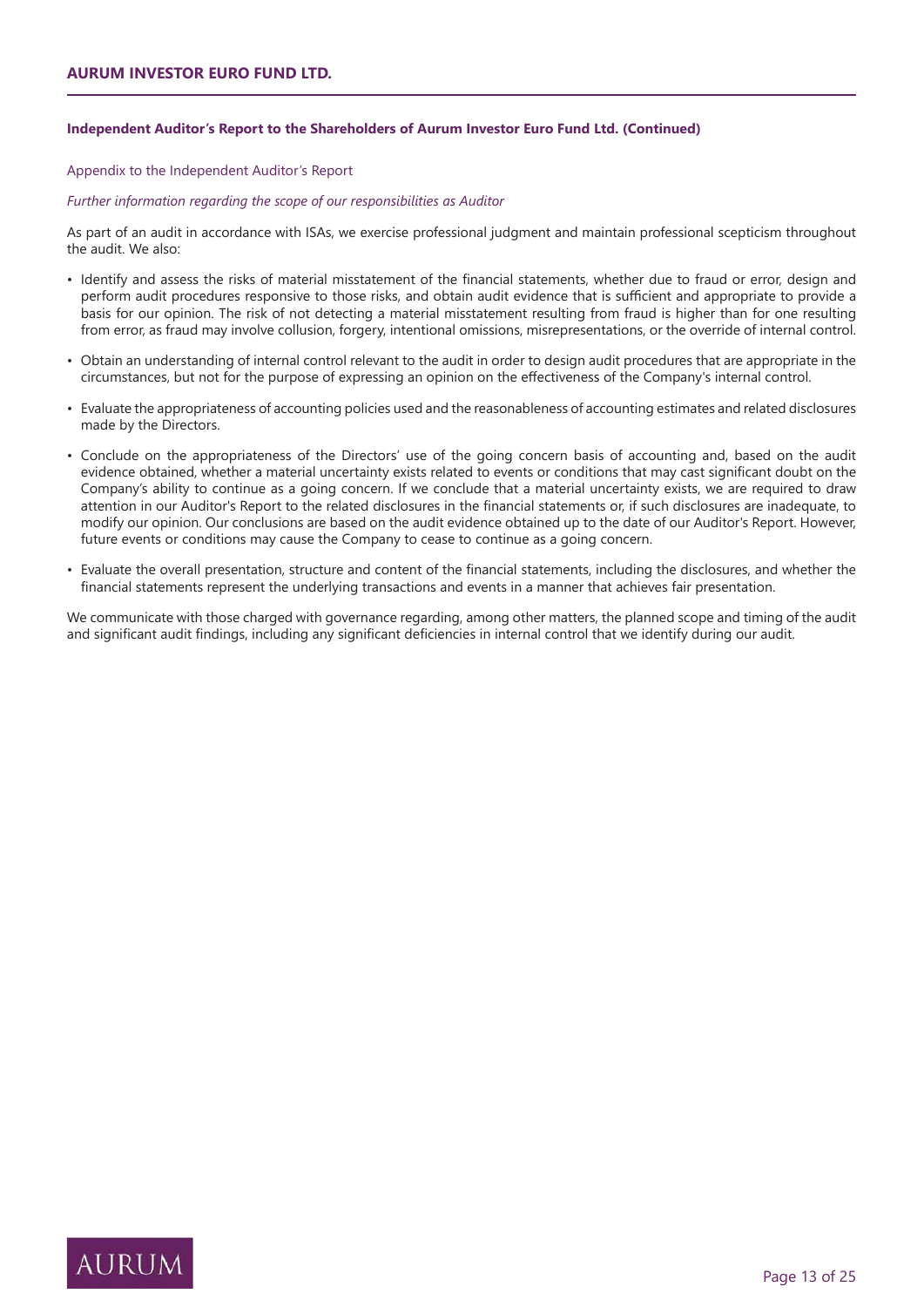## **Statement of Comprehensive Income**

for the year ended 31 December 2018

|                                                                                                          | note  | 2018      | 2017<br>€ |
|----------------------------------------------------------------------------------------------------------|-------|-----------|-----------|
| Gains from financial assets at fair value through profit or loss                                         |       |           |           |
| Net gain on investments                                                                                  | 2, 11 | 47,079    | 185,247   |
| <b>Total revenue</b>                                                                                     |       | 47,079    | 185,247   |
| <b>Operating expenses</b>                                                                                |       |           |           |
| Investment Adviser fees                                                                                  | 3, 7  | 65,115    | 55,066    |
| Incentive fees                                                                                           | 3, 7  | 5,435     |           |
| <b>Total operating expenses</b>                                                                          |       | 70,550    | 55,066    |
| <b>Operating profit before finance cost</b>                                                              |       | (23, 471) | 130,181   |
| Finance costs                                                                                            | 6     | 215       | 290       |
| <b>Total finance costs</b>                                                                               |       | 215       | 290       |
| <b>Change in net assets attributable to holders of Participating Shares</b><br>resulting from operations |       | (23, 686) | 129,891   |

*The accompanying notes form part of these financial statements.* 

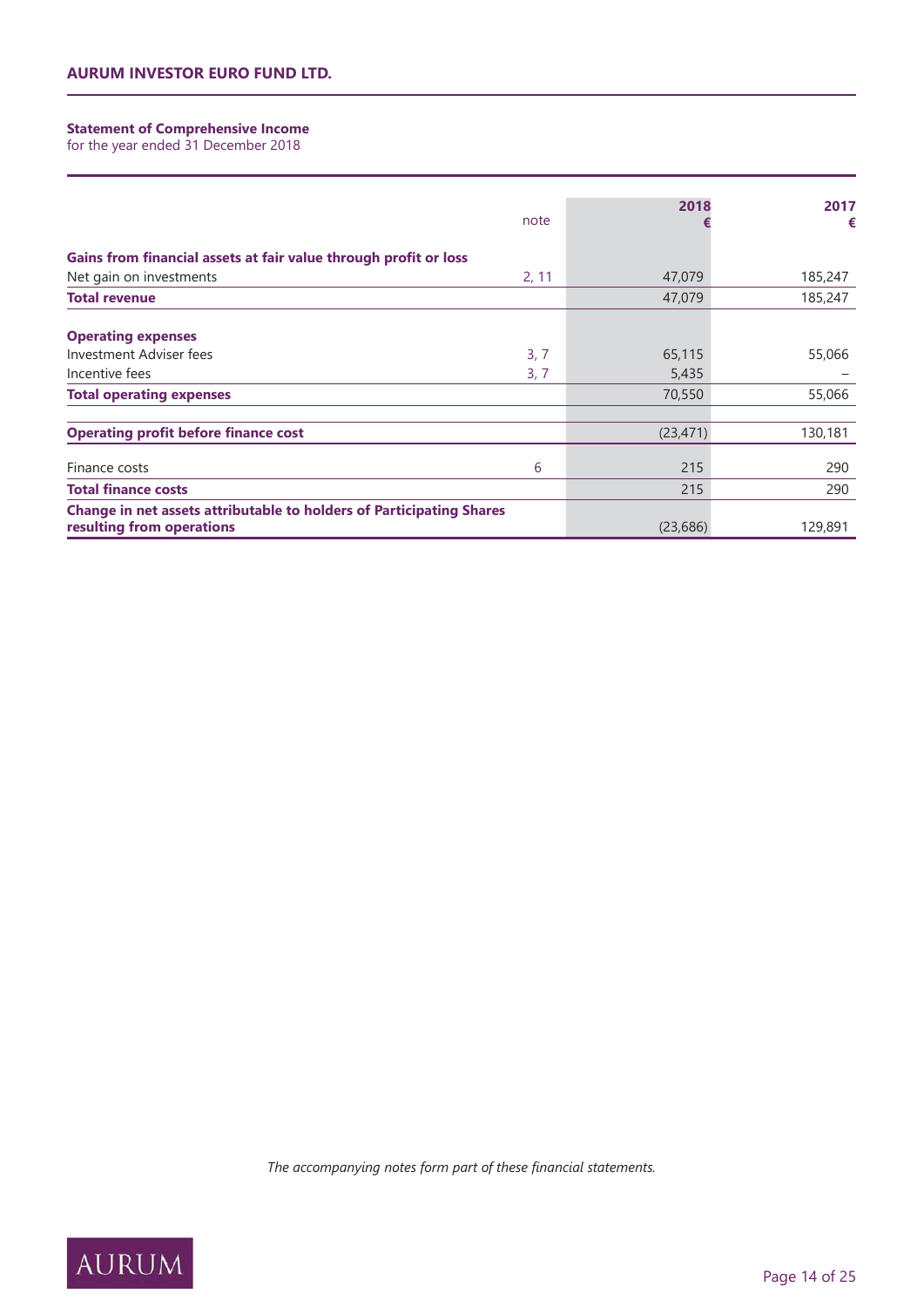## **Statement of Financial Position**

as at 31 December 2018

|                                                                               |       | 2018           | 2017           |
|-------------------------------------------------------------------------------|-------|----------------|----------------|
|                                                                               | note  |                | €              |
| <b>Assets</b>                                                                 |       |                |                |
| Financial assets at fair value through profit or loss                         |       |                |                |
| Investments at fair value                                                     | 2.10  | 3,028,020      | 3,511,618      |
| Unrealised appreciation on forward foreign exchange contracts                 | 9, 10 | 29,501         | 29,116         |
| Financial assets at amortised cost                                            |       |                |                |
| Cash and cash equivalents                                                     | 2     | 64,593         | 193,196        |
| <b>Total assets</b>                                                           |       | 3,122,114      | 3,733,930      |
|                                                                               |       |                |                |
| <b>Liabilities</b>                                                            |       |                |                |
| Financial liabilities at fair value through profit or loss                    |       |                |                |
| Unrealised depreciation on forward foreign exchange contracts                 | 9, 10 | 196            |                |
| Financial liabilities at amortised cost                                       |       |                |                |
| Bank overdraft                                                                | 2, 6  | 69,450         | 91,528         |
| Investment Adviser fees payable                                               | 3, 7  | 5,089          | 5,887          |
| Other payables                                                                |       | 11             | 26             |
| Subscriptions to shares not yet allotted                                      |       |                | 111,000        |
| Total liabilities (excluding amounts attributable to holders of Participating |       |                |                |
| <b>Shares</b> )                                                               |       | 74,746         | 208,441        |
|                                                                               | 5     |                |                |
| Net assets attributable to holders of Participating and Sponsor Shares        |       | 3,047,368      | 3,525,489      |
| Net assets attributable to holders of Participating Shares                    | 5     | 3,047,366      | 3,525,487      |
| <b>Equity</b>                                                                 |       |                |                |
| Net assets attributable to holders of Sponsor Shares                          | 5     | $\overline{2}$ | 2              |
| <b>Total Equity</b>                                                           |       | $\overline{2}$ | $\overline{2}$ |

These financial statements were approved by the Directors on 14 March 2019 and signed on their behalf by:

Mophi

Director Director 14 March 2019 14 March 2019

*The accompanying notes form part of these financial statements.* 

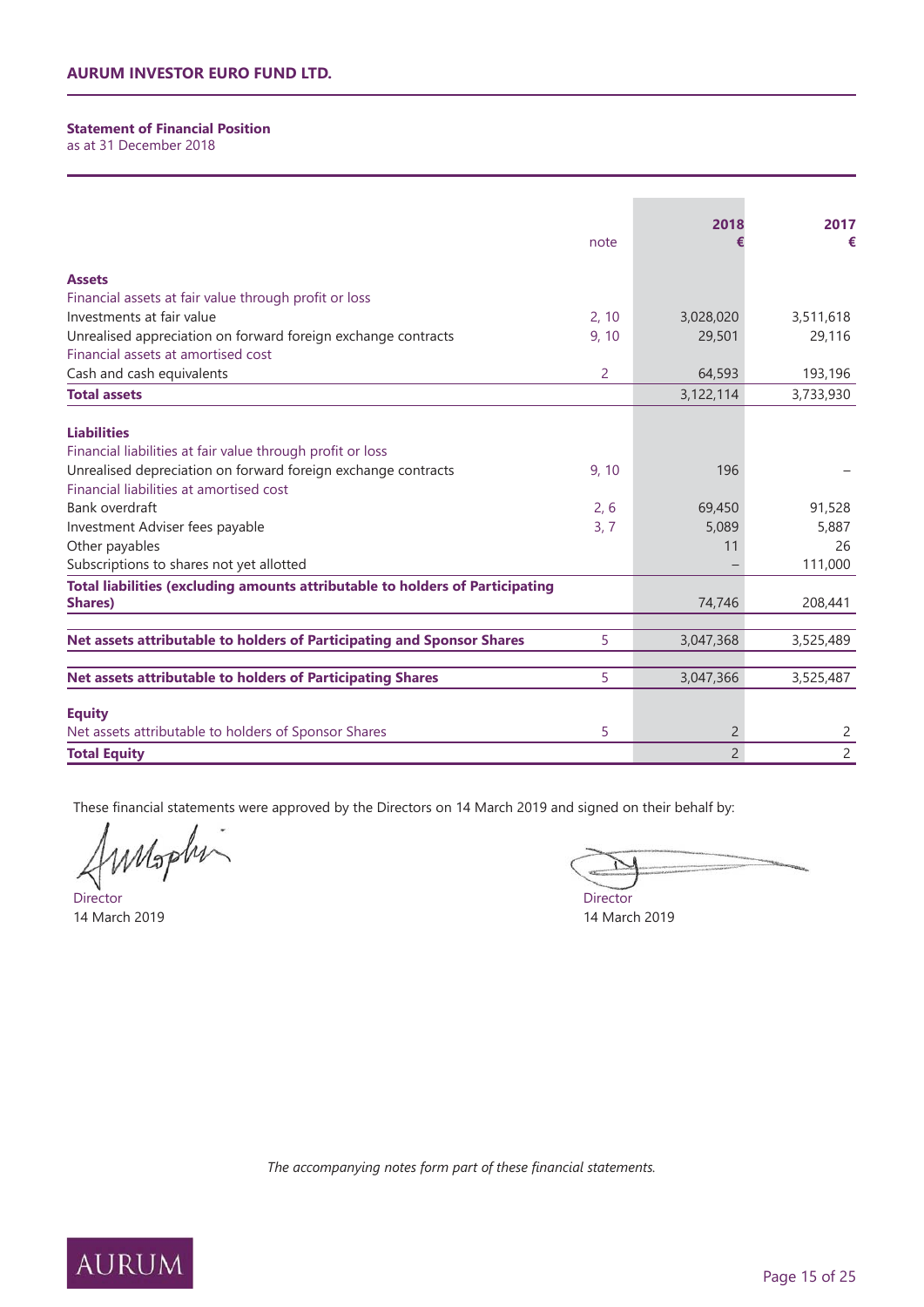# **Statement of Cash Flows**

for the year ended 31 December 2018

|                                                                                                   | 2018       | 2017<br>€  |
|---------------------------------------------------------------------------------------------------|------------|------------|
| <b>Cash flows from operating activities</b>                                                       |            |            |
| Change in net assets attributable to holders of Participating Shares<br>resulting from operations | (23, 686)  | 129,891    |
| Adjustment for                                                                                    |            |            |
| Change in financial assets at fair value through profit or loss                                   | 483,409    | 675,720    |
| Finance costs                                                                                     | 215        | 290        |
| Changes in operating assets and liabilities                                                       |            |            |
| (Decrease)/increase in payables                                                                   | (799)      | 1,475      |
| Net cash inflow from operating activities                                                         | 459,139    | 807,376    |
| <b>Cash flows from financing activities</b>                                                       |            |            |
| Finance costs                                                                                     | (229)      | (272)      |
| Subscriptions for shares                                                                          | 1,123      | 111,000    |
| Redemption of shares                                                                              | (566, 558) | (783, 119) |
| <b>Net cash outflow from financing activities</b>                                                 | (565, 664) | (672, 391) |
|                                                                                                   |            |            |
| Net (decrease)/increase in cash and cash equivalents                                              | (106, 525) | 134,985    |
| Cash and cash equivalents at the beginning of the year                                            | 101,668    | (33, 317)  |
| Cash and cash equivalents at the end of the year                                                  | (4,857)    | 101,668    |

*The accompanying notes form part of these financial statements.* 

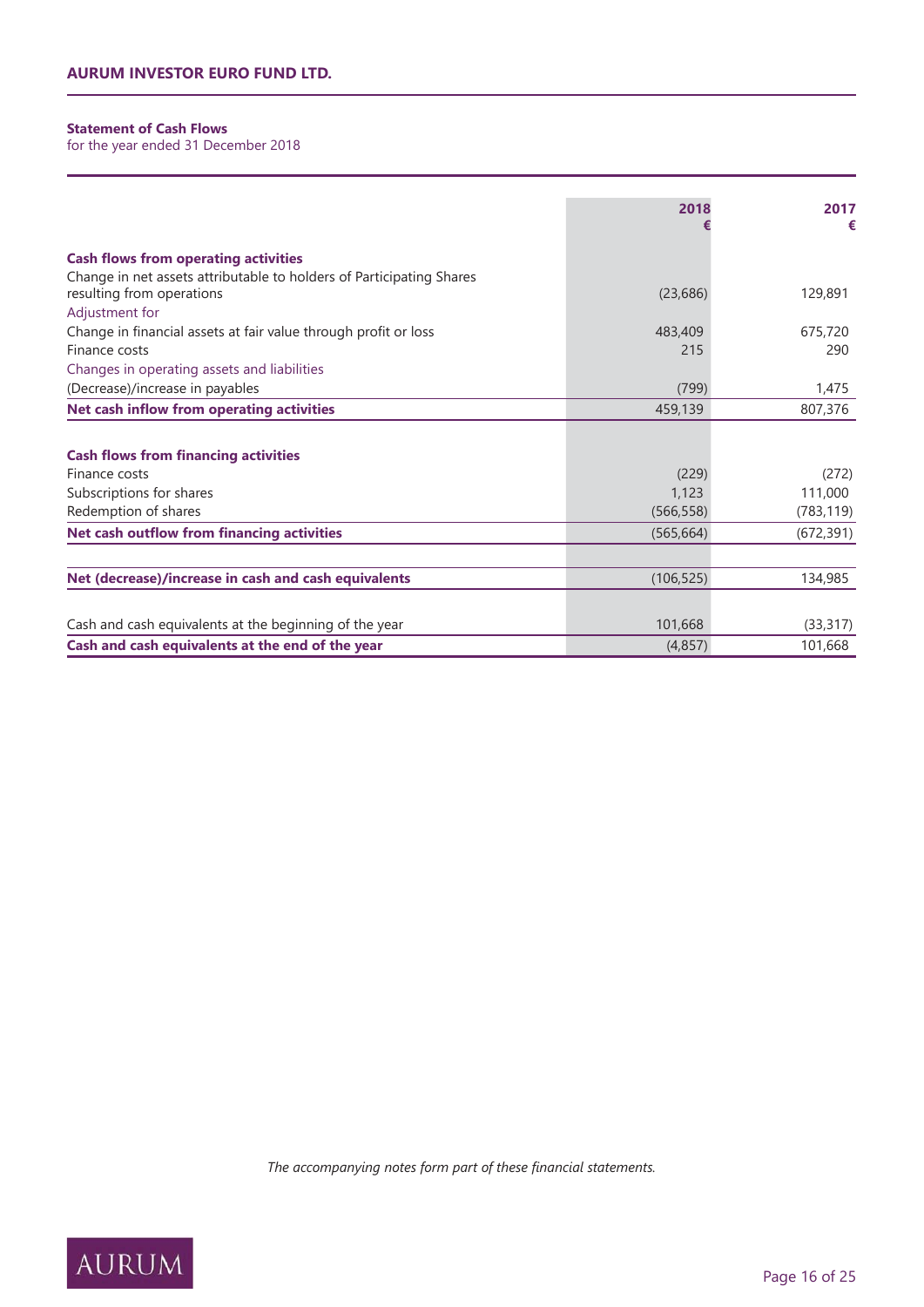#### **1. General**

Aurum Investor Euro Fund Ltd. (the "Euro Fund" or the "Company") was incorporated in Bermuda on 30 October 2004 under the Bermuda Companies Act 1981 as amended and acts as an investment company.

The Company's investment objective is to achieve long term capital growth by investing in the Participating Shares of Aurum Investor Fund Ltd. (the "Master Fund"). The annual report and audited financial statements of the Master Fund for the year ended 31 December 2018 form an integral part of these financial statements and should therefore be read in conjunction with these financial statements.

The audited financial statements were approved by the Board of Directors on 14 March 2019.

#### **2. Significant Accounting Policies**

The significant accounting policies which have been applied are set out below.

#### Statement of Compliance

The financial statements have been prepared in accordance with International Financial Reporting Standards ("IFRS") as issued by the International Accounting Standards Board ("IASB").

The Company has adopted IFRS 9 "Financial Instruments" with a date of initial application of 1 January 2018.

The adoption of IFRS 9 has been applied retrospectively and did not result in a change to the classification or measurement of financial instruments, in either the current or prior period. The comparative figures for the year ended 31 December 2017 have not been restated.

Other than the above, the accounting policies have been applied consistently by the Company.

#### Basis of Preparation

The financial statements have been prepared on a historical cost basis except for financial instruments classified at fair value through profit or loss that have been measured at fair value.

The financial statements have been prepared on a going concern basis. The Directors consider that the Company is a going concern as its sole purpose is to invest into the Master Fund and that the cost associated with maintaining the Company is not significant.

The functional currency of the Company is euro as the Directors have determined that this reflects the Company's primary economic environment. The presentation currency of the financial statements is also euro.

#### New Standards and Interpretations Applicable from 1 January 2018

A IFRS 9 "Financial Instruments", specifies how an entity should classify and measure financial assets and liabilities, including some hybrid contracts. The standard also contains the new hedge accounting rules. The impact of IFRS 9 "Financial Instruments" on the Company is noted below in "Financial Assets - policy applicable from 1 January 2018".

#### New Standards and Interpretations Applicable to Future Reporting Periods

A number of standards and amendments to standards are effective for annual periods beginning after 1 January 2018 and earlier application is permitted. The Company has not early adopted them in preparing these financial statements, however, it is expected that they will have minimal effect on its financial statements.

The Directors have considered all the upcoming IASB standards and do not consider any to be of material relevance to the financial statements of the Company.

#### Financial Assets and Financial Liabilities

#### *ReFognition and initial measurement*

Purchases and sales of investments are recognised on the trade date, the date on which the Company commits to purchase or sell the investment. Receivables are initially recognised when they are originated. All other financial assets and financial liabilities are initially recognised when the Company becomes a party to the contractual provisions of the instrument.

A financial asset or financial liability is initially measured at fair value plus, for an item not at fair value through profit or loss ("FVTPL"), transaction costs that are directly attributable to its acquisition or issue.

#### *ClassiÀFation*

#### *Financial Assets - policy applicable from 1 January 2018*

On initial recognition, a financial asset is classified as measured at: amortised cost, at fair value through other comprehensive income ("FVTOCI") or at FVTPL.

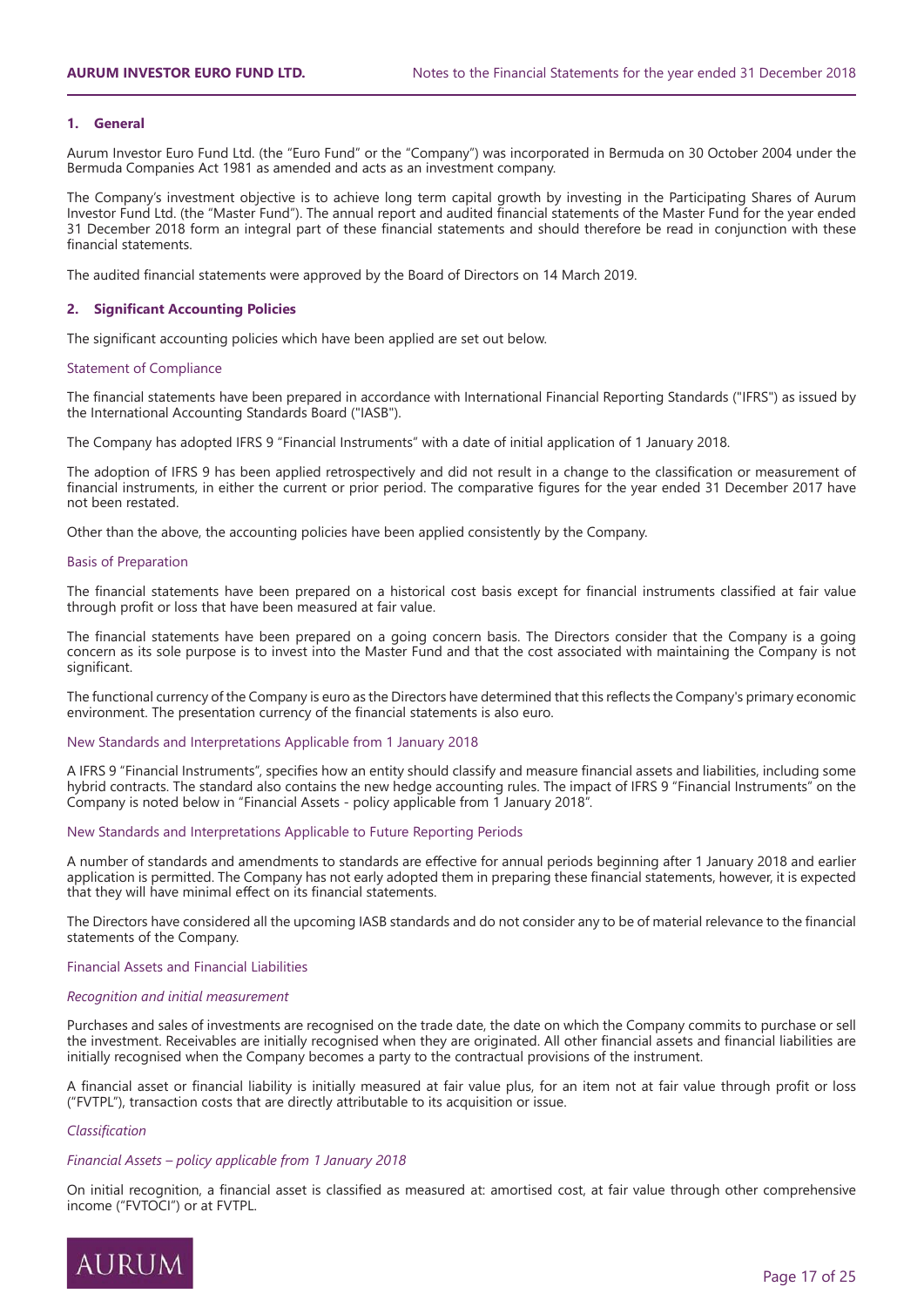#### **2. Significant Accounting Policies (Continued)**

Financial Assets and Financial Liabilities (continued)

#### $C$ *lassification* (*continued*)

*Financial Assets – policy applicable from 1 January 2018 (continued)* 

The Company classifies its investments based on the contractual cash flow characteristics of the financial assets and the Company's business model.

A Ànancial asset is measured at amortised cost if it meets both of the following conditions and is not designated as at FVTPL:

- The asset is held within a business model whose objective is to hold assets to collect contractual cashflows; and
- The contractual cash terms of the financial asset give rise on specified dates to cash flows that are solely payments of principal and interest on the principal amount outstanding.

A financial asset is measured at FVTOCI only if it meets both of the following conditions and is not designated as at FVTPL:

- The asset is held within a business model whose objective is achieved by both collecting contractual cashflows and selling financial assets: and
- The contractual terms of the financial asset give rise on specified dates to cash flows that are solely payments of principal and interest on the principal amount outstanding.

All other financial assets are classified as measured at FVTPL, this includes all derivative financial assets.

On initial recognition, the Company may irrevocably designate a financial asset that otherwise meets the requirements to be measured at amortised cost or at FVTOCI as at FVTPL if doing so eliminates or significantly reduces an accounting mismatch that would otherwise arise.

#### *FinanFial Assets at Fair Value*

The Company holds the Master Fund at fair value of €3,028,020 at 31 December 2018 (2017: €3,511,618). On adoption of IFRS 9 these securities are mandatorily classified as FVTPL, as the contractual cash flows are not solely principal and interest and therefore, are measured at FVTPL.

As such, the Company classifies all of its investment portfolio as financial assets at FVTPL.

#### *FinanFial Assets at Amortised Cost*

These include cash and cash equivalents. These are recognised initially at fair value and subsequently measured at amortised cost using the effective interest rate method, less provision for impairment. At each reporting date, the Company shall measure the loss allowance on amounts due from broker at an amount equal to the lifetime expected credit losses if the credit risk has increased significantly since initial recognition. If, at the reporting date, the credit risk has not increased significantly since initial recognition, the Company shall measure the loss allowance at an amount equal to 12-month expected credit losses, or shorter if the receivable is expected to settle in less than 12 months.

Significant increase in credit risk is defined by the Board of Directors as any contractual payment which is more than 30 days past due.

#### *FinanFial Liabilities*

The Company classifies its financial liabilities other than derivatives, as measured at amortised cost. Derivatives, if any, not designated in a qualifying hedge relationship are mandatorily classified at FVTPL.

*Classification of financial assets and liabilities - Policy applicable before 1 January 2018* 

- The Investee Fund investments were designated at FVTPL in accordance with IAS 39 as they are managed on a fair value basis and their performance is monitored on this basis.
- Cash and cash equivalents and bank overdrafts, balances due from brokers and other receivables were classified as loans and receivables and measured at amortised cost.
- Derivative financial instruments were held for trading and therefore measured at FVTPL.
- Other financial liabilities were classified as measured at amortised cost.

## *O૽setting*

Financial assets and liabilities are offset and the net amount presented in the Statement of Financial Position when, and only when, the Company has a legal right to set off the recognised amounts and it intends to either settle on a net basis or to realise the asset and settle the liability simultaneously.

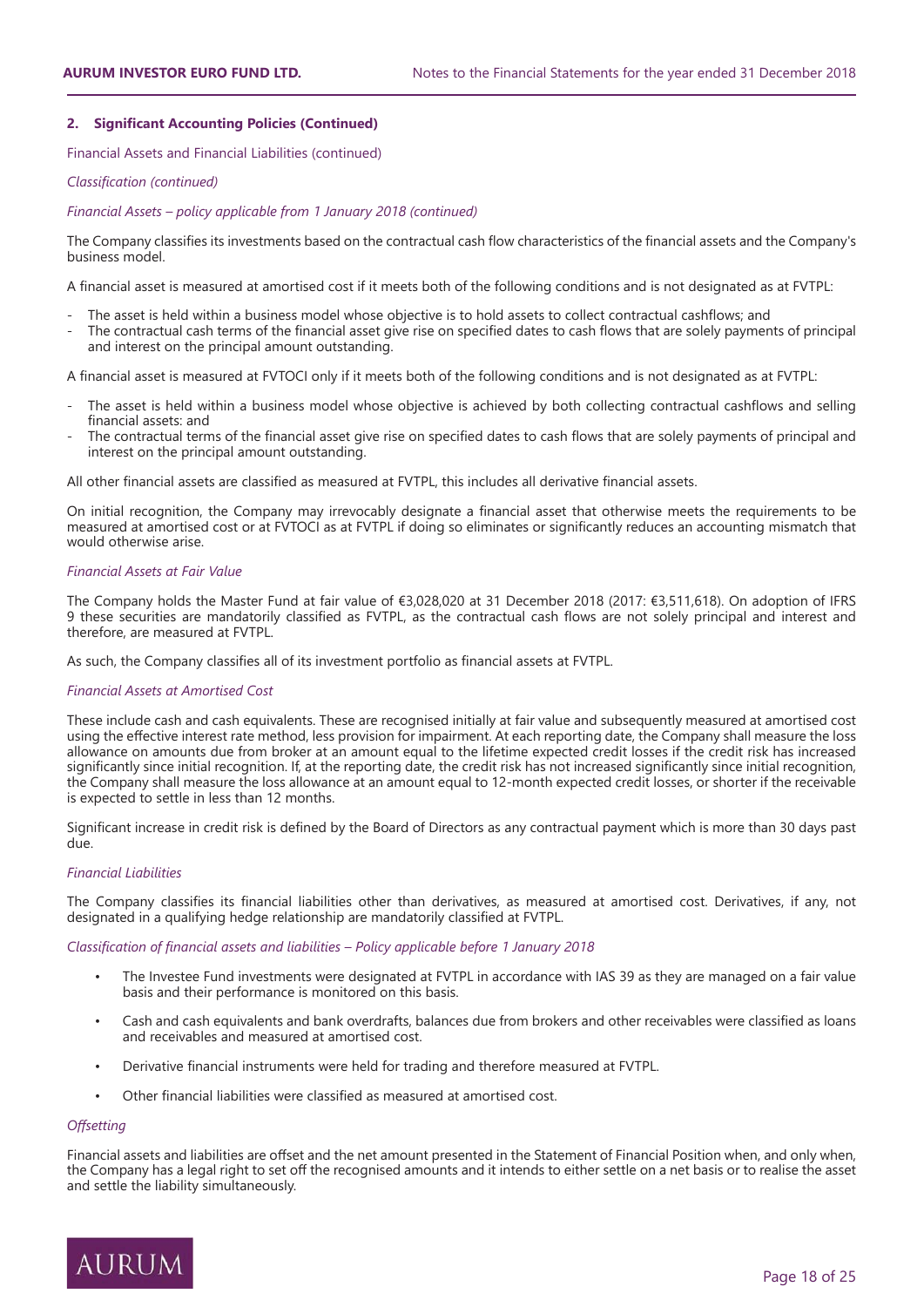#### **2. Significant Accounting Policies (Continued)**

Financial Assets and Financial Liabilities (continued)

#### $Off$ *setting (continued)*

For the year ended 31 December 2018, and 31 December 2017, there were no financial assets or liabilities subject to enforceable master netting arrangements or similar agreements which would require disclosure.

#### *'ereFognition*

A Ànancial asset is derecognised when the Company loses control over the contractual rights that comprise that asset. This occurs when the rights are realised, they expire or they are surrendered. A financial liability is derecognised when the obligation specified in the contract is discharged, cancelled or it expires.

#### *PartiFipating Shares*

Under IFRS, Participating Shares redeemable at the shareholder's option are classified as financial liabilities and the format of the Statement of Financial Position reflects this in accordance with IAS 32 "Financial Instruments: Presentation". The net assets attributable to holders of Participating Shares are stated at the present value of the redemption amount on the reporting date without discounting, which are measured at amortised cost.

#### Sponsor Shares

Sponsor Shares are classified as equity based on the substance of the contractual arrangements between the Company and the Sponsor Shareholder and in accordance with the definition of equity instruments under IAS 32. The Sponsor Shareholder's equity is stated at original cost.

#### Translation of Foreign Currencies

Transactions in currencies other than euro are recorded at the rate prevailing on the date of the transaction. At each reporting date, non euro denominated monetary items and assets and liabilities measured at fair value are retranslated at the rate prevailing on the reporting date. Foreign currency exchange differences related to investments at fair value through profit or loss are included in Net gain on investments. All other differences are reflected in net profit or loss for the year.

#### Net Gain on Investments

Net gain on investments includes all realised and unrealised fair value changes and foreign exchange differences, but excludes interest.

Net realised gain on investments is calculated using the average cost method.

#### Interest Income

Interest income is recognised in the Statement of Comprehensive Income for all interest bearing instruments on an effective interest rate yield basis.

#### Cash and Cash Equivalents and Bank Overdraft

Cash and cash equivalents comprise cash balances held at banks. Bank overdrafts are repayable on demand. In the Statement of Cash Flows, cash and cash equivalents are shown net of any short term overdrafts which are repayable on demand, and form an integral part of the Company's cash management.

#### Expenses

All expenses are recognised in the Statement of Comprehensive Income on an accruals basis.

#### Significant Accounting Judgements and Estimates

The preparation of financial statements in accordance with IFRS requires management to make estimates, judgements and assumptions that affect the reported amounts of assets and liabilities and disclosure of contingent assets and liabilities at the date of the financial statements and the reported amount of income and expenses during the year. Actual results could differ from those estimates.

Revisions to accounting estimates are recognised in the year in which an estimate is revised. The areas of estimates which have the most significant effect on the amounts recognised in the financial statements are valuation of investments and involvement with unconsolidated structured entities which are disclosed within the Master Fund's financial statements in note 9 'Financial Instruments and Risk Exposure' and note 10 'Fair Value Measurement' of those financial statements.

The Board of Directors has assessed and concluded that the cash flows generated by the Investee Funds are not solely payments of principal and interest (SPPI). Based on this, the Investee Funds are mandatorily classified and measured at FVTPL.

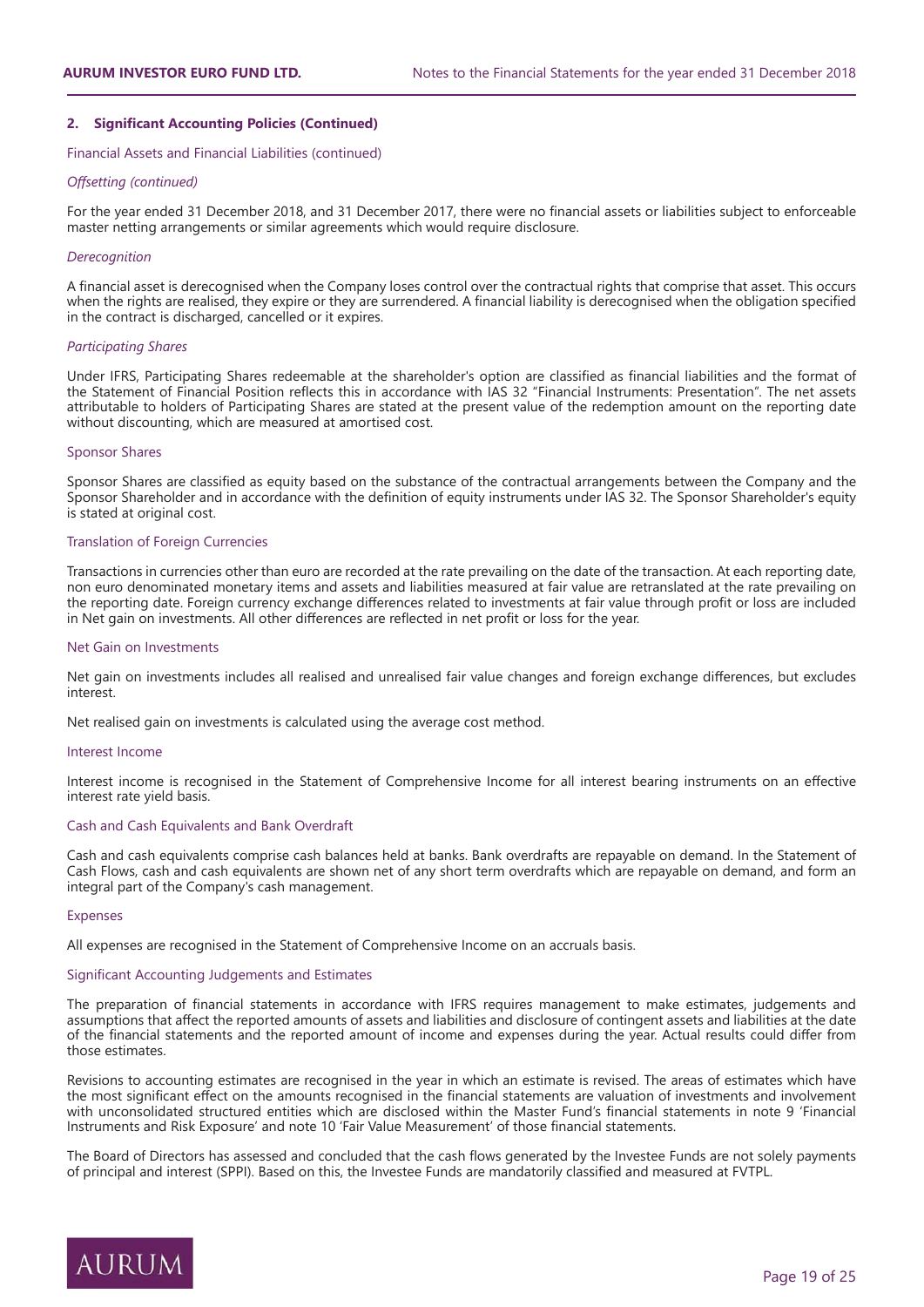#### **2. Significant Accounting Policies (Continued)**

#### Master Fund

The Master Fund is not considered to be a subsidiary of the Company as the Investment Adviser beneficially holds all general voting shares which give the holder the current ability to direct the activities that significantly affect the returns of both the Company and the Master Fund. IFRS 10 "Consolidated Financial Statements" single control model states that an entity has control over an investee when it is exposed, or has rights, to variable returns from its involvement with the investee and has the ability to affect those returns through its power over the investee. The Directors are satisfied that the Master Fund does not meet the definition of a subsidiary in accordance with IFRS 10.

#### Structured Entities

A structured entity is an entity that has been designed so that voting or similar rights are not the dominant factor in deciding who controls the entity, such as when any voting rights relate to administrative tasks only and the relevant activities are directed by means of contractual arrangements. A structured entity often has some or all of the following features or attributes; restricted activities, a narrow and well-defined objective, such as to provide investment opportunities for investors by passing on risks and rewards associated with the assets of the structured entity to investors, insufficient equity to permit the structured entity to finance its activities without subordinated financial support and financing in the form of multiple contractually linked instruments to investors that create concentrations of credit or other risks.

The Company has determined that its investment in the Master Fund represents an investment in an unconsolidated structured entity. The Master Fund finances its operations by issuing redeemable shares which are puttable at the holders' option and entitle the holder to a proportional stake in the Master Fund's net assets. The change in fair value of the Company's holding in the Master Fund is included in the Statement of Comprehensive Income within Net gain on investments.

The Directors believe that the requirements of IFRS 12 "Disclosure of Interests in Other Entities", in relation to structured entities, are observed by appending the Master Fund's financial statements to the Company's financial statements.

#### **3. Investment Adviser and Incentive Fees**

The Company pays the Investment Adviser an annual percentage fee (the "Investment Adviser Fee") and a performance related fee in respect of each class of share where certain performance criteria have been met (the "Incentive Fee"). Both the Investment Adviser Fee and Incentive Fee are calculated monthly and paid monthly in arrears.

The Investment Adviser Fee and Incentive Fee are calculated based on a percentage of the Gross Asset Value of the Company as at the relevant month end. The Gross Asset Value means the value of the assets of the Company at a valuation point less the liabilities and accrued expenses of the Company other than liabilities that relate to Investment Adviser Fees, Incentive Fees, Administrator Fees, Custodian Fees, Directors' Fees, Audit Fees, Formation Expenses and Sundry Expenses each as incurred with respect to the valuation period ending on such valuation point.

The Incentive Fee is equal to the number of Participating Shares in the Company multiplied by a percentage of the amount by which the Gross Asset Value per Participating Share on a valuation day exceeds the higher of:

- (i) The Base Value: the Net Asset Value per Participating Share on the Base Date increased by the relevant hurdle of 1/12 of the annualised hurdle rate multiplied by the number of performance fee periods since the last Base Date. The Base Date is the last valuation day in the immediately preceding calendar year or, if later, the first valuation day in respect of a share class; or
- (ii) The High Water Mark: the Net Asset Value per Participating Share on the last valuation day upon which an Incentive Fee was crystallised or, if higher, the initial Net Asset Value per Participating Share upon inception of that share class.

The percentage fees applicable to the share class are as follows:

| <b>Share Class</b>                   | <b>Investment Adviser</b><br>Fee | <b>Incentive Fee</b> | <b>Incentive Fee</b><br><b>Hurdle</b> |
|--------------------------------------|----------------------------------|----------------------|---------------------------------------|
| Standard Euro Share Class Restricted | 2.00%                            | 15.00%               | 10.00%                                |

In so far as the Master Fund invests in other Aurum Funds no fees are payable on the amount so invested in addition to those already charged by such Aurum Funds.

#### **4. Fees**

The Company pays no direct fees other than the Investment Adviser Fee and Incentive Fee outlined in note 3. Please refer to the accompanying Master Fund's financial statements for notes to the financial statements regarding fees paid by the Master Fund.

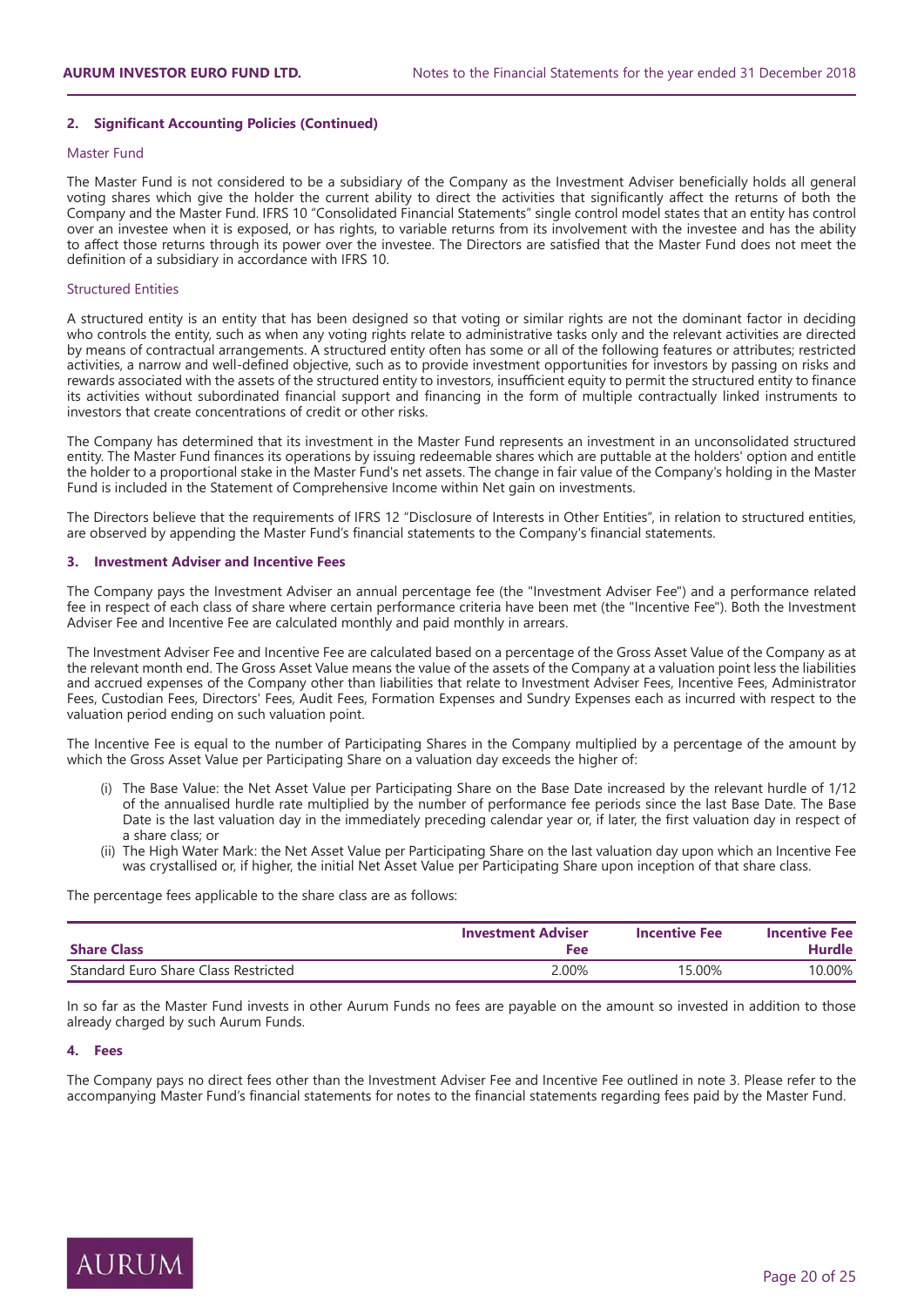#### **5. Share Capital and Net Asset Value per Participating Share**

|                                                                                     | <b>December</b><br>2018 | <b>December</b><br>2017 |
|-------------------------------------------------------------------------------------|-------------------------|-------------------------|
| Authorised share capital of €0.002 par value per share                              |                         |                         |
| 1,000 Sponsor Shares (presented as equity in accordance with IAS 32)                |                         |                         |
| 4,699,000 Participating Shares (presented as a liability in accordance with IAS 32) | 9,398                   | 9,398                   |
| <b>Authorised share capital</b>                                                     | 9,400                   | 9,400                   |

All of the Sponsor Shares have been issued to and are beneficially owned by the Investment Adviser.

The Sponsor Shares carry the right to attend and vote at all general meetings of the Company without restriction and are entitled to one vote for every Sponsor Share. The Sponsor Shares do not carry the right to participate in the assets of the Company in a winding up, except to the extent of repayment of par value paid in cash, nor in any dividends or other distribution of the Company so long as any Participating Shares are in issue.

The Participating Shares carry the right to notice of, and to attend, all general meetings of the Company but not to vote except in certain circumstances that may seek to alter the Participating Shareholder's rights or entitlements, in which event one Participating Share carries the right to one vote and a fraction of a Participating Share carries the right to a fraction of one vote. The Participating Shares are entitled to receive, to the exclusion of the Sponsor Shares, any dividends which may be declared by the Board of the Company and, upon the winding up of the Company, their par value and any surplus remaining after paying to the holders of the Sponsor Shares the par value of the Sponsor Shares (to the extent actually paid up in cash). The Sponsor Shares have the general voting powers of the Company and the holders of Participating Shares are entitled to receive notice of and attend all general meetings of the members.

|                                  | <b>Number of Participating Shares</b> |            |  |
|----------------------------------|---------------------------------------|------------|--|
|                                  | 2018                                  | 2017       |  |
| Opening as at 1 January          | 23,622.08                             | 18,602.46  |  |
| Issued during the year           | 751.24                                | 10,436.36  |  |
| Redeemed during the year         | (3.764.04)                            | (5,416,74) |  |
| <b>Closing as at 31 December</b> | 20,609.28                             | 23,622.08  |  |

The Net Asset Value per Participating Share is calculated by dividing the net assets attributable to holders of Participating Shares included in the Statement of Financial Position by the number of Participating Shares in issue at the year end according to the rights and restrictions applicable to each share class.

From time to time the Master Fund may invest in Investee Funds that may be part of an Initial Public Offering ("IPO"), gains or losses related to an IPO may not be attributed to Participating Shareholders that have elected to be treated as restricted persons under US FINRA rules 5130 and 5131 or failed to convert their shares into unrestricted shares. Therefore, such gains or losses are attributed to Participating Share Classes designated as 'Unrestricted' as they arise on a proportional basis.

#### **Statement of Changes in Sponsor and Participating Shares** for the year ended 31 December 2018

|                                                                                                                                                                   | <b>Sponsor</b><br><b>Shares</b> | <b>Standard Euro</b><br><b>Share Class</b><br><b>Restricted</b> | <b>Total</b><br>€                  |
|-------------------------------------------------------------------------------------------------------------------------------------------------------------------|---------------------------------|-----------------------------------------------------------------|------------------------------------|
| <b>Balance at 1 January 2018</b>                                                                                                                                  |                                 | 3,525,487                                                       | 3,525,489                          |
| Change in net assets attributable to holders of Participating Shares resulting from<br>operations<br>Subscriptions during the year<br>Redemptions during the year |                                 | (23,686)<br>112,123<br>(566, 558)                               | (23, 686)<br>112,123<br>(566, 558) |
| <b>Balance at 31 December 2018</b>                                                                                                                                |                                 | 3,047,366                                                       | 3,047,368                          |
| Number of Participating Shares in issue                                                                                                                           | n/a                             | 20,609.28                                                       | 20,609.28                          |
| <b>Net Asset Value Per Participating Share</b>                                                                                                                    | n/a                             | 147.86                                                          | n/a                                |

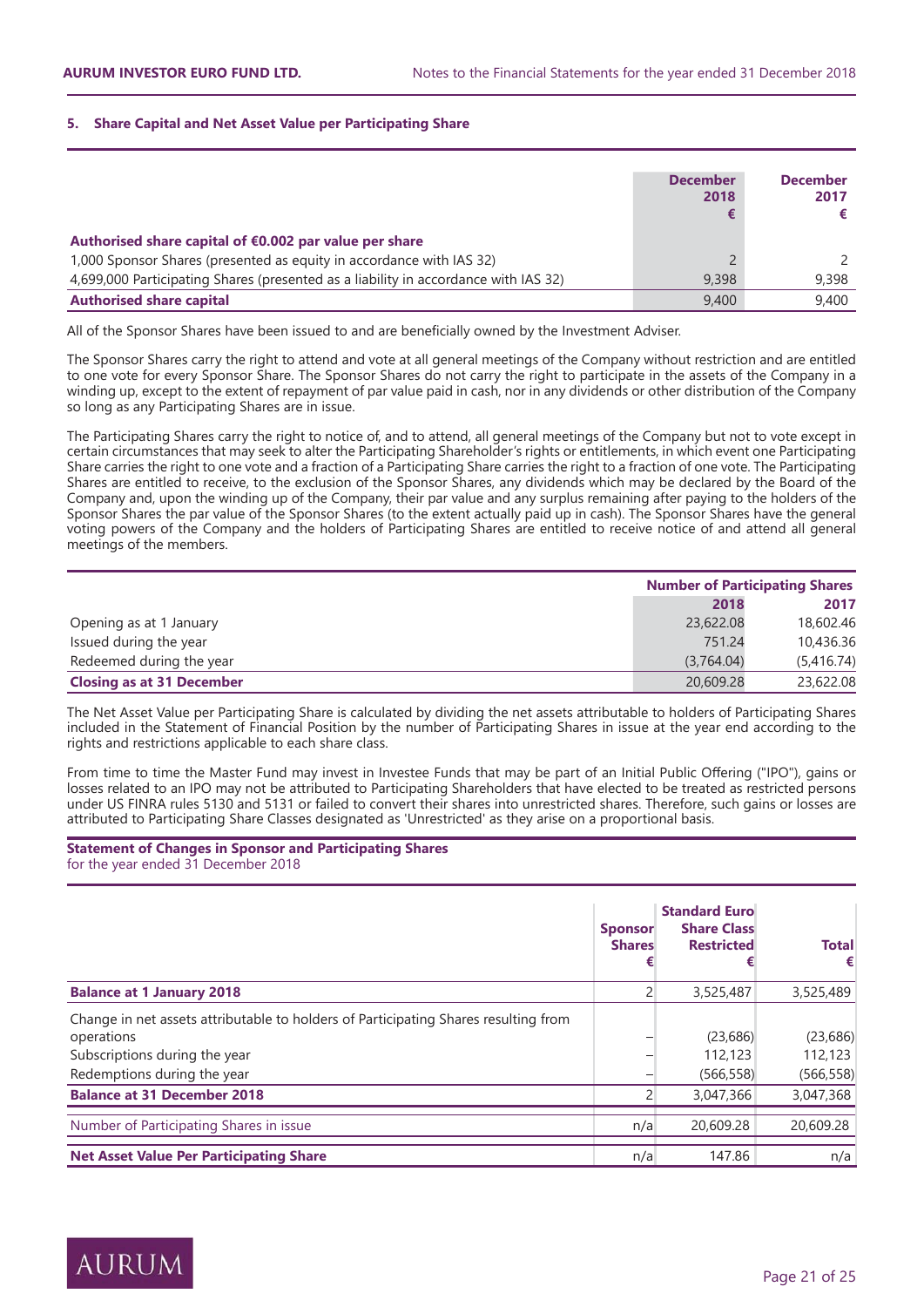#### **5. Share Capital and Net Asset Value per Participating Share (Continued)**

|                                                                                     | <b>Sponsor</b><br><b>Shares</b> | <b>Standard Euro</b><br><b>Share Class</b><br><b>Restricted</b> | <b>Total</b><br>€ |
|-------------------------------------------------------------------------------------|---------------------------------|-----------------------------------------------------------------|-------------------|
| <b>Balance at 1 January 2017</b>                                                    |                                 | 2,646,644                                                       | 2,646,646         |
| Change in net assets attributable to holders of Participating Shares resulting from |                                 |                                                                 |                   |
| operations                                                                          |                                 | 129,891                                                         | 129,891           |
| Subscriptions during the year                                                       |                                 | 1,532,071                                                       | 1,532,071         |
| Redemptions during the year                                                         |                                 | (783, 119)                                                      | (783, 119)        |
| <b>Balance at 31 December 2017</b>                                                  |                                 | 3,525,487                                                       | 3,525,489         |
| Number of Participating Shares in issue                                             | n/a                             | 23,622.08                                                       | 23,622.08         |
| <b>Net Asset Value Per Participating Share</b>                                      | n/a                             | 149.24                                                          | n/a               |

The capital of the Company is represented by the net assets attributable to holders of Participating Shares. The amount of net assets attributable to holders of Participating Shares can change significantly on a monthly basis, as the Company is subject to monthly subscriptions and redemptions at the discretion of shareholders, as well as changes resulting from the Company's performance. The objective when managing capital is to safeguard the ability to continue as a going concern in order to provide returns for shareholders and maintain a strong capital base to support the development of the investment activities.

In order to maintain the capital structure, the policy is to perform the following:

- Monitor the level of monthly subscriptions and redemptions relative to the assets it expects to be able to liquidate within the month.
- Redeem and issue new Participating Shares in accordance with the constitutional documents.

The Board of Directors monitor capital on the basis of the value of net assets attributable to Participating Shareholders.

#### **6. Bank Overdraft**

The Company has an ongoing credit facility with The Northern Trust Company, an affiliate of the Administrator, and is secured over the portfolio of the Company. The Northern Trust Company is entitled to interest ("Interest Charges") at an annual rate of 1.5% above the Northern Trust base rate of -1.50% (2017: 0.00%) on any overdrawn balances. The Interest Charges are incurred daily and are included in the Statement of Comprehensive Income within Finance costs.

#### **7. Related Parties**

In accordance with IAS 24 "Related Party Disclosures" the related parties to the Company are outlined below.

The Company's connected and related parties include the Directors, the Administrator and its affiliates, the Bermuda Administrator, the Investment Adviser and the Custodian. Amounts incurred during the year and amounts due as at the Statement of Financial Position date in relation to these related parties are shown on the face of the financial statements.

#### Key Management Personnel

Mrs T Gibbons is a Director of the Investment Adviser. Mr J Harvey, Mr A Hopkin, Mr C Gundle and Mr D R Cottingham are Directors of, and directly and indirectly hold shares in, the Investment Adviser. Mr D R Cottingham and Mr M J Harvey are Directors of Global Fund Services Ltd., the Bermuda Administrator. Mr A Hopkin and Mr M J Harvey are Directors of Continental Sponsors Ltd., the sponsoring broker on the Bermuda Stock Exchange and, along with Mr D R Cottingham, are Directors of Continental Management Limited, the Secretary.

The Directors are entitled to remuneration for their services from the Master Fund, please refer to the accompanying Master Fund financial statements for details of remuneration paid to the Directors.

The Investment Adviser owns all of the sponsor shares of the Company. At 31 December 2018, Directors and persons so connected held the following Participating Shares in the Company.

|                                                                       |          | <b>Number of Shares</b> |  |  |
|-----------------------------------------------------------------------|----------|-------------------------|--|--|
|                                                                       | 2018     | 2017                    |  |  |
| Mr C Gundle (Standard Euro Share Class Restricted)                    | 1,475.68 | 1,475.68                |  |  |
| Connected persons of Directors (Standard Euro Share Class Restricted) | 4,648.61 | 5,442.82                |  |  |
|                                                                       | 6.124.29 | 6,918.50                |  |  |

The Investment Adviser is also the sponsor, adviser and investment manager to a number of other investment companies and the Directors of the Company and the Investment Adviser may serve as Directors of such companies.

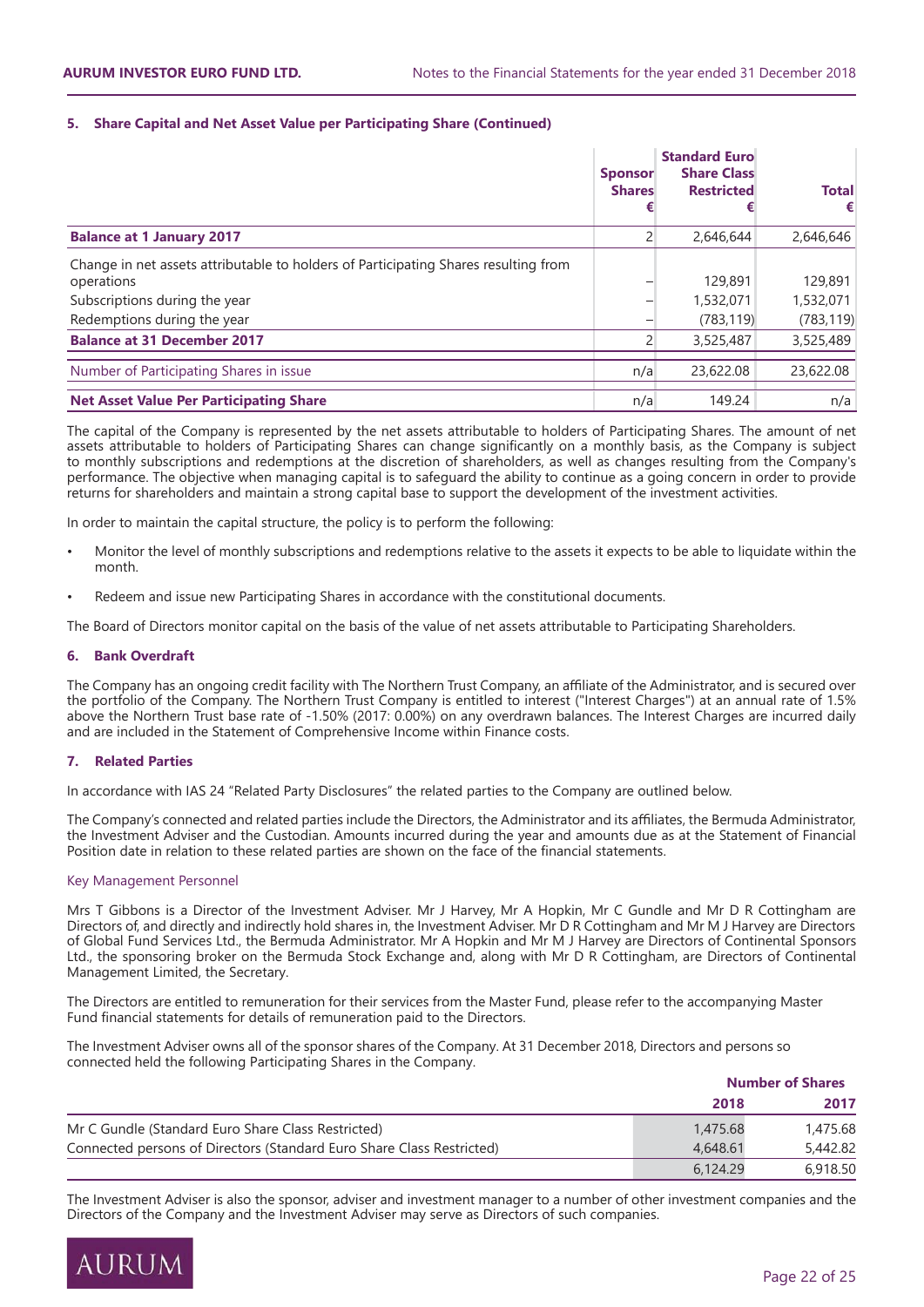#### **7. Related Parties (Continued)**

#### Other Key Contracts

Please refer to the accompanying Master Fund financial statements for details related to Other Key Contracts.

#### **8. Financial Instruments and Risk Exposure**

The Company invests all its assets, other than currency hedging, into the Master Fund which is exposed to market risk, credit risk and liquidity risk arising from the financial instruments it holds. These risks are explained in the financial statements of the Master Fund which are attached. Financial instruments include investments, cash and cash equivalents, interest receivable, dividends receivable, subscriptions receivable, bank overdrafts, accrued expenses, redemptions payable, subscriptions to shares not yet allotted and Participating Shares presented as financial liabilities.

The Master Fund and the Feeder Funds operate as an integrated structure whereby the Feeder Funds invest solely into the Master Fund except in respect of currency hedging. Total subscriptions made by the Company into the Master Fund during the year were €137,313 (2017: €1,784,025) and total redemptions made by the Company out of the Master Fund during the year were €929,545 (2017: €926,313).

Investments in the Master Fund are recorded at the net asset value per share as reported by the Administrator of the Master Fund at the measurement date. Where the Administrator is unable to provide net asset value per share, the Directors make their own assessment of value based on available information. In determining fair value, the Directors take into consideration, where applicable, the impact of suspensions of redemptions, liquidation proceedings, investments in side pockets and any other significant factors.

At 31 December 2018, and 31 December 2017, there were no instances wherein the Administrator was unable to provide the net asset value per share or that the Directors considered it necessary to make any adjustment to the net asset value per share provided in order to arrive at fair value.

As at 31 December 2018, and 31 December 2017, the Company had no capital commitment obligations and no amounts were due from the Company for unsettled purchases. The Company invests into the Master Fund by purchasing the Master Fund's redeemable Participating Shares. The Master Fund allows redemption of these shares on a monthly basis with a 90 day notification period. Movements in the fair value of the Master Fund's portfolio and corresponding movements in the fair value of the Company expose the Company to a profit or loss.

#### Liquidity Risk

The following table shows the contractual undiscounted cash flows of the Company's financial liabilities on the basis of the earliest possible maturity. Participating Shares may be redeemed on a monthly basis subject to 90 days prior notice.

#### **As at 31 December 2018**

| <b>Liabilities</b>                                            | $< 1$ month | $1 - 3$<br>months | 3 months to<br>1 Year | <b>Total</b> |
|---------------------------------------------------------------|-------------|-------------------|-----------------------|--------------|
| Unrealised depreciation on forward foreign exchange contracts |             |                   |                       |              |
| - Inflow                                                      | (69, 287)   |                   |                       | (69, 287)    |
| - Outflow                                                     | 69,483      |                   |                       | 69,483       |
| Bank overdraft                                                | 69,450      |                   |                       | 69,450       |
| Investment Adviser fees payable                               | 5,089       |                   |                       | 5,089        |
| Other payables                                                |             |                   |                       |              |
| Net assets attributable to holders of Participating Shares    |             |                   | 3,047,366             | 3,047,366    |
| <b>Total Liabilities</b>                                      | 74,746      |                   | 3,047,366             | 3,122,112    |

#### **As at 31 December 2017**

| <b>Liabilities</b>                                         | $\leq 1$ month | $1 - 3$<br>months | 3 months to<br>1 Year | <b>Total</b> |
|------------------------------------------------------------|----------------|-------------------|-----------------------|--------------|
| Bank overdraft                                             | 91,528         |                   |                       | 91,528       |
| Investment Adviser fees payable                            | 5,887          |                   |                       | 5,887        |
| Other payables                                             | 26             |                   |                       | 26           |
| Subscriptions to shares not yet allotted                   |                |                   | 111,000               | 111,000      |
| Net assets attributable to holders of Participating Shares |                |                   | 3,525,487             | 3,525,487    |
| <b>Total Liabilities</b>                                   | 97,441         |                   | 3,636,487             | 3,733,928    |
|                                                            |                |                   |                       |              |

#### Currency Risk

The Company is exposed to currency risk in pursuit of its investment objective, set out in note 1 "General". The currency risk is managed on a monthly basis using Forward Foreign Exchange Contracts.

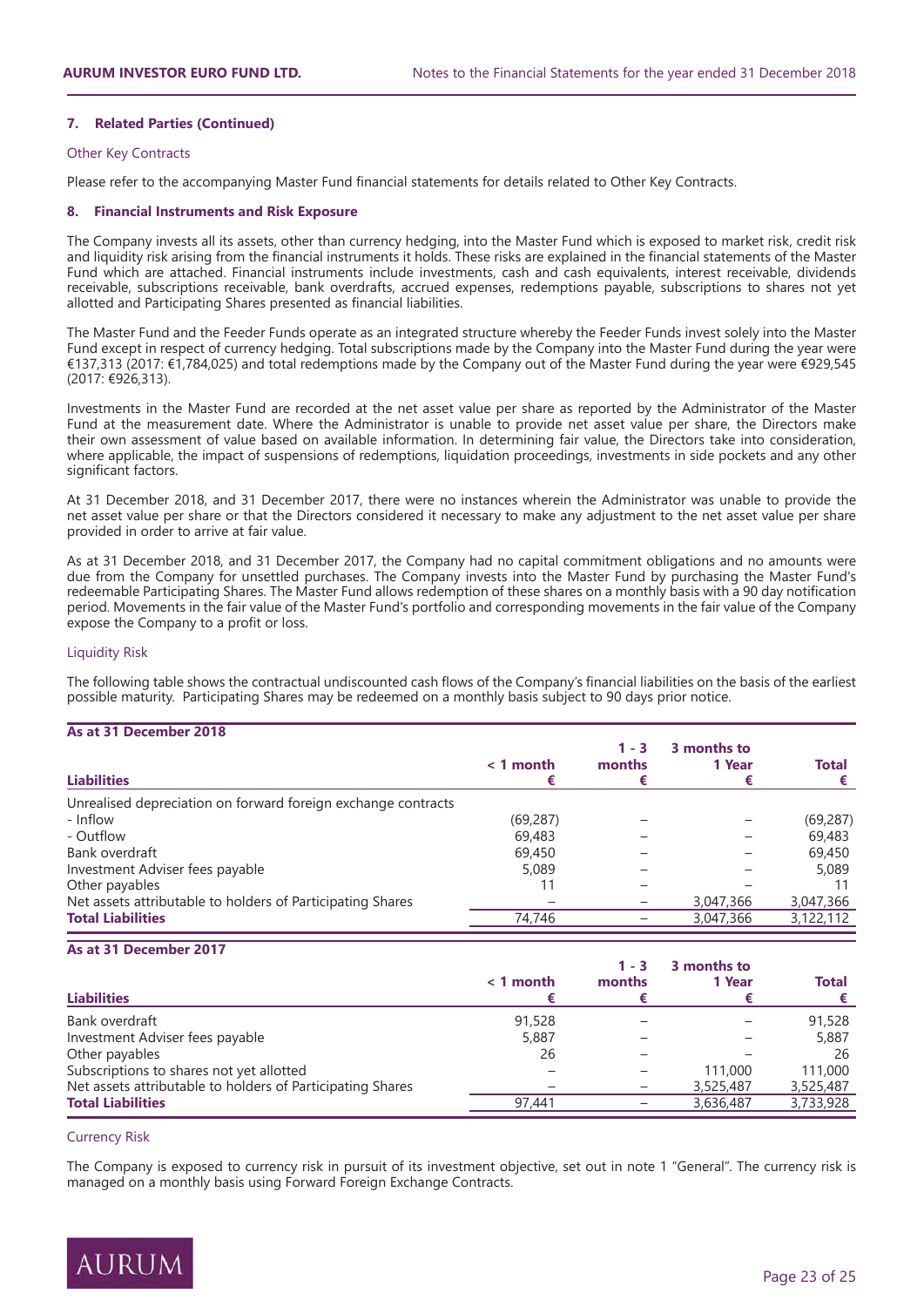#### **8. Financial Instruments and Risk Exposure (Continued)**

#### Currency Risk (continued)

At the Statement of Financial Position date there was a net exposure to currency risk:

| As at 31 December 2018 |                                |                              |                                                   |                   |
|------------------------|--------------------------------|------------------------------|---------------------------------------------------|-------------------|
| Currency               | Monetary<br><b>Assets</b><br>€ | Monetary<br>Liabilities<br>€ | Forward Foreign<br><b>Exchange Contracts</b>      | Net Exposure<br>€ |
| US dollar              | 3,028,020                      | (69, 457)                    | (2,919,433)                                       | 39,130            |
|                        |                                |                              |                                                   |                   |
| As at 31 December 2017 |                                |                              |                                                   |                   |
| Currency               | Monetary<br>Assets<br>€        | Monetary<br>Liabilities<br>€ | Forward Foreign<br><b>Exchange Contracts</b><br>€ | Net Exposure<br>€ |
| US dollar              | 3,511,618                      | (91, 528)                    | (3,393,914)                                       | 26,176            |

#### Leverage

The Master Fund and the Feeder Funds may use overall leverage up to a maximum of 30% of the Master Fund's and the Feeder Funds' total assets, without double counting, from time to time for general investment purposes or to facilitate redemptions.

During the year the maximum leverage utilised by the Company, measured at any one month end, was less than 11% (2017: less than 24%). Please refer to the Master Fund financial statements for details of the maximum leverage utilised by the Master Fund.

#### **9. Forward Foreign Exchange Contracts**

As at 31 December 2018, the Company had entered into and not closed Forward Foreign Exchange Contracts to hedge the value of the Company's portfolio. The contracts, along with cash and cash equivalents and bank overdrafts, are held with the custodian. The custodian is a wholly owned subsidiary of Northern Trust Corporation that had a Long Term Rating from Standard and Poor's of A+ at 31 December 2018 (31 December 2017: A+).

| <b>Open Forward Foreign Currency Transactions at 31 December 2018</b> |                 |                      |                 |                           |  |
|-----------------------------------------------------------------------|-----------------|----------------------|-----------------|---------------------------|--|
| <b>Currency Sold</b>                                                  | Currency Bought | <b>Currency Rate</b> | Maturity date   | Unrealised<br>Gain/(Loss) |  |
| US\$ 3,424,564                                                        |                 | 1.1346               | 31 January 2019 | 29,501                    |  |
| € 69,483                                                              | US\$            | 0.8752               | 31 January 2019 | (196)                     |  |
|                                                                       |                 |                      |                 | 29,305                    |  |

| <b>Open Forward Foreign Currency Transactions at 31 December 2017</b> |                        |                      |                 |                         |  |  |
|-----------------------------------------------------------------------|------------------------|----------------------|-----------------|-------------------------|--|--|
| <b>Currency Sold</b>                                                  | <b>Currency Bought</b> | <b>Currency Rate</b> | Maturity date   | Unrealised<br>Gain<br>€ |  |  |
| US\$ 4,082,681                                                        |                        | 1.1927               | 31 January 2018 | 29,116                  |  |  |
|                                                                       |                        |                      |                 | 29,116                  |  |  |

#### **10. Fair Value Measurement**

The fair value hierarchy prioritises the inputs to valuation techniques used to measure fair value. The categorisation of assets and liabilities within the hierarchy is explained in note 10 of the Master Fund's notes to the financial statements.

The fair value of investments in the Master Fund is determined either using unadiusted net asset value (Level 2 valuation). The unadjusted net asset value is used because the units in the Master Fund are redeemable at the reportable net asset value at, or approximately at, the measurement date. If this were not to be the case, then the net asset value would be used as a valuation input and an adjustment applied for lack of marketability or liquidity generally based on available market information (Level 3 valuation). Any adjustment would be based on management judgement after considering the period of restrictions and the nature of the Master Fund.

The fair value of Forward Foreign Exchange Contracts is determined by using quoted forward exchange rates at the reporting date (Level 2 valuation) less contracted forward exchange rates.